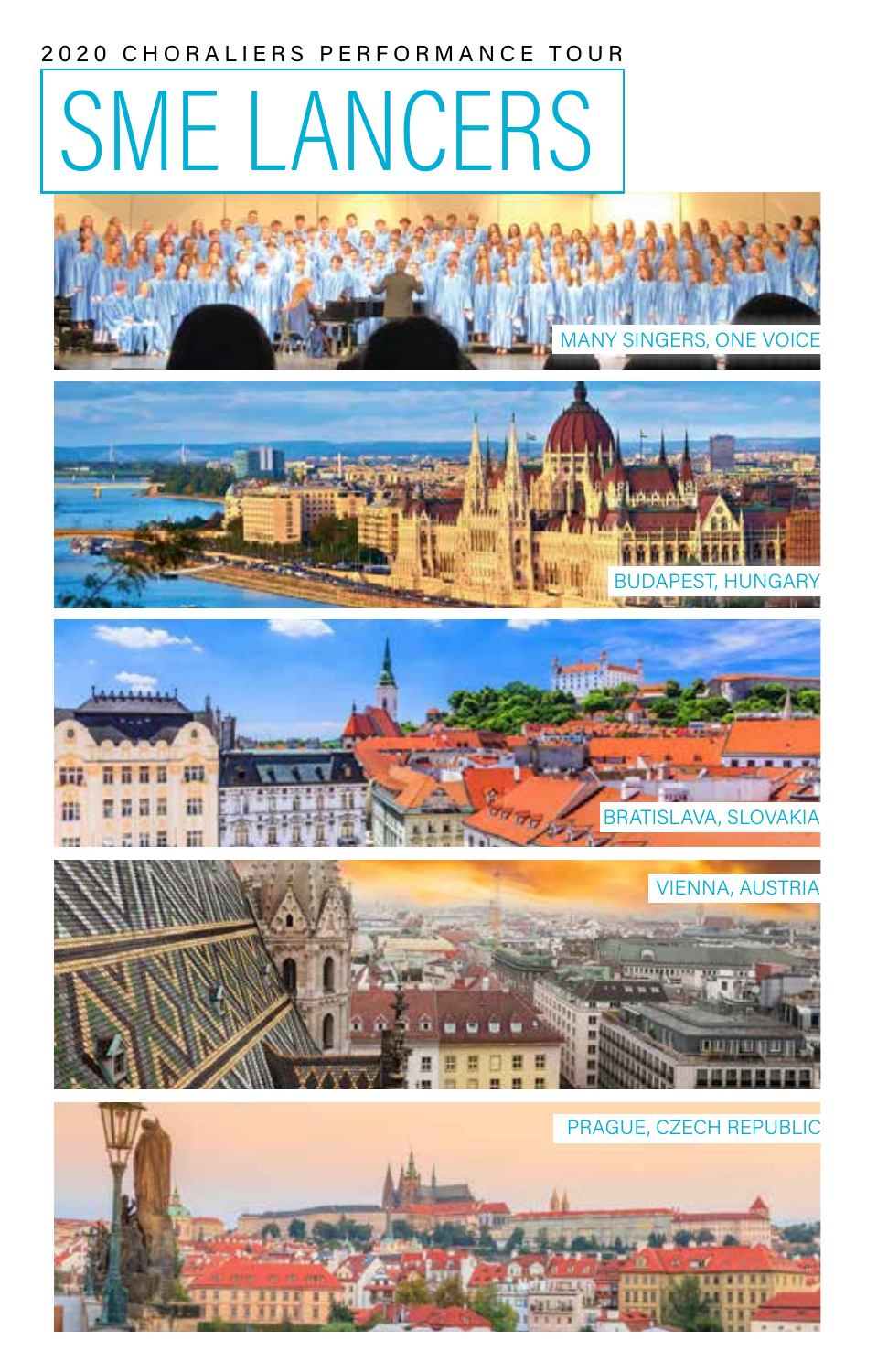# QUICK REFERENCE

My Roommate \_\_\_\_\_\_\_\_\_\_\_\_\_\_\_\_\_\_\_\_\_\_\_\_\_\_\_\_\_\_\_\_\_\_\_\_\_\_\_\_\_\_\_\_\_\_\_\_\_\_\_\_\_\_\_\_\_\_\_\_\_\_\_\_\_\_\_

My Chaperone \_\_\_\_\_\_\_\_\_\_\_\_\_\_\_\_\_\_\_\_\_\_\_\_\_\_\_\_\_\_\_\_\_\_\_\_\_\_\_\_\_\_ My Bus \_\_\_\_\_\_\_\_\_\_\_\_\_\_\_\_\_

My Choir Director — Mr. Ken Foley: 913-710-7692

#### EMERGENCY CALLS

#### Budapest, Hungary

US Embassy: +36 1 475 4400 General emergency: 112 Police: 107 Fire Brigade: 105 Ambulance: 104

#### Bratislava, Slovakia

US Embassy: +421 2/544 308 61 General emergency: 112 Police: 158 Fire Brigade: 150 Ambulance: 155

#### Vienna, Austria

US Embassy: +43 1 313390 General emergency: 122 Police: 133 Fire brigade: 122 Ambulance: 144

#### Prague, Czech Republic

US Embassy: +420 257 022 000 General emergency: 112 Police: 158 Fire: 150 Ambulance: 155

#### EMERGENCY CONTACT NUMBERS









# TABLE OF CONTENTS

# INTERNATIONAL CALLING

**IMPORTANT:** A temporary international plan on a cell phone based in the US and activated before leaving the country is the best option. Once phone service has been activated in Europe, it will work in all four countries on the trip. Check your individual plan to get all options.

| To call from:                                                                  |                                   |
|--------------------------------------------------------------------------------|-----------------------------------|
| Your American cell phone (in Europe) to<br>any American cell phone (in Europe) | Dial normally                     |
| Your American cell phone (in Europe) to<br>any American phone (in America)     | +1 then the 10-digit phone number |
| Your American cell phone (in Europe) to<br>any European phone                  | Dial normally                     |
| Any European phone to<br>any American phone (in America)                       | +1 then the 10-digit phone number |
| Any European phone to<br>an American cell phone (in Europe)                    | Dial normally                     |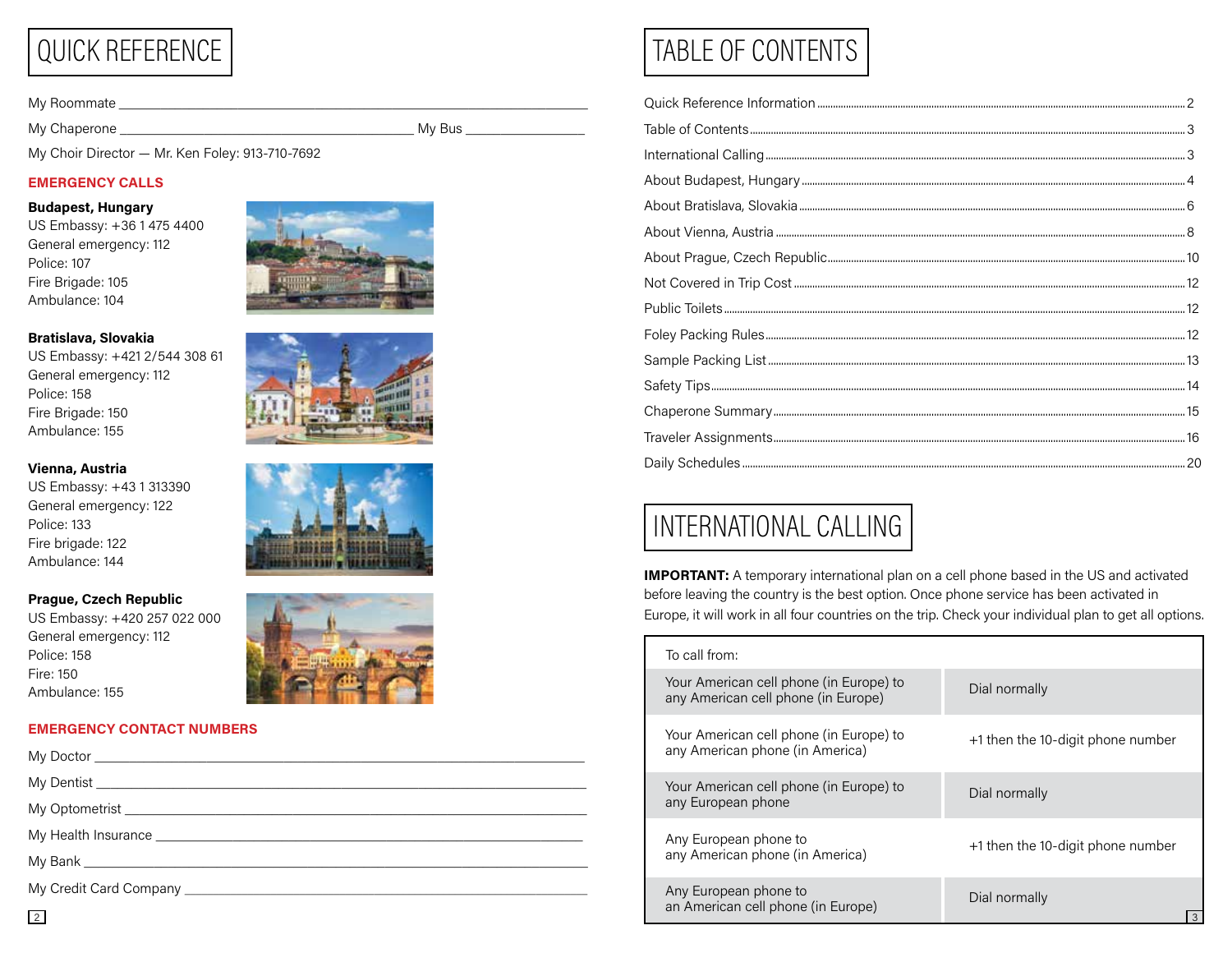### ABOUT BUDAPEST, HUNGARY

Located in central Europe, Hungary is positioned in both the northern and eastern hemispheres. The countries of Austria, Croatia, Romania, Serbia, Slovakia and Ukraine all border Hungary.

Budapest, Hungary's capital, is bisected by the Danube River. Bridges connect the hilly Buda district with the flat Pest. Buda is built on the higher river terraces and hills of the western side, while the considerably larger Pest spreads out on a flat, sand plain on the river's opposite bank. The two banks of the Danube are connected by a number of beautiful historical bridges, the iconic tourist destination being the Chain Bridge, famously guarded at each end by a pair of huge lions.

Although the city's roots date to Roman times and even earlier, modern Budapest is essentially an outgrowth of the 19th-century empire of Austria-Hungary, when Hungary was three times larger than the present country. Hungary's reduction in size following World War I did not prevent Budapest from becoming the second largest city in central Europe, after Berlin.

We will be in Budapest on **Sunday, March 15th** and this is a national holiday, Hungarian Revolution Day. It is also known as Revolution and Independence Day. This day marks the anniversary of the start of the 1848 Revolution against the Austrian Empire, and it is similar to the Fourth of July in the US.

#### TIME ZONE

6 hours ahead. When it is 4:00pm on the trip, it is 10:00am in Kansas City.

#### WEATHER

Average temperatures in March range from lows in the mid 30s°F to highs in the mid 50s°F. And typically Budapest gets about 11 days of rain during the month.

### RELIGION

66% of the Hungarian population is officially Catholic, 28% is Protestant, and the remaining 6% is miscellaneous. There is also a strong Jewish community in Budapest.

### **CURRENCY**

The only official currency in Hungary is the Forint. Euros may be accepted by some tourist businesses, but very seldom at a reasonable exchange rate. Credit cards are commonly but not universally accepted.

Approximate conversion: 1 HUF = \$0.00339740 or \$1 = 294.342 HUF

### **ELECTRICITY**

Hungary uses 220 volts AC and the European-style plug (two circular metal pins). If your appliance has a voltage/conversion switch, all you will need is a plug adapter.

### **ETIQUETTE**

- When paying with cash, use the smallest possible denominations. Most smaller shops in Budapest don't take credit or debit cards, so you'll need to have bills and coins on hand.
- Table manners are formal in Hungary. Do not begin eating until the host starts.
- When eating, keep your fork in your left hand and your knife in your right.
- Indicate you have finished eating by laying your knife and fork parallel across the right side of your plate.
- Europeans count by starting with the thumb to indicate one instead of index finger.
- If you're planning to drink your coffee in the shop, you may be asked to sit and wait for them to serve you before paying. It's common to pay for your coffee when you leave the shop, rather than when you place your order.
- Grocery stores are almost always one-directional, meaning you'll need to enter through a turnstile and exit through the payment lane(s). It's a good idea not to enter a grocery store unless you're planning to buy something.
- Tipping is 10-12% and is never mandatory. For restaurants, a lot include service by default whereas others don't. Be sure to check your bill.

### FOOD

- Goulash A meat and spice stew and can be served alone, as a soup, or over noodles.
- Chicken Paprikash Chicken coated in a sour cream sauce with heavy paprika.
- Jókai Bean Soup Made with vegetables, sausage, and topped with sour cream.
- Lecsó The Hungarian version of vegetable soup.
- Palacsinta Hungarian pancakes (thin, crepe-like pancakes, not fluffy American). Can be served either sweet or savory.
- Rakott Krumpli A casserole made from layered potatoes, sour cream, sausage, and eggs.
- Kolbász Hungarian sausage is practically an institution. There are endless varieties.

### COMMON PHRASES (Hungarian)

- Szia (see-ya)  $-$  Hi, hello, or goodbye
- Igen (eeghen) Yes
- Nem (nehm) No
- Kérem (key-rem) Please
- Köszönöm (kew-sew-newm) Thank you
- Jó napot (yoh nah-poht) Good day or good morning
- Jó éjszakát (yoh ey-sa-kat) Good night
- Elnézést (el-neh-zesht) Excuse me
- Beszélsz angolul? (bes-ells an-go-lul) Do you speak English?
- Segít (se-gít) Help
- Rendörség (rend-r-ség) Police
- Kórház (kór-ház) Hospital
- Vészhelyzet Emergency
- $\frac{4}{14}$  Orvos (or-vos) Doctor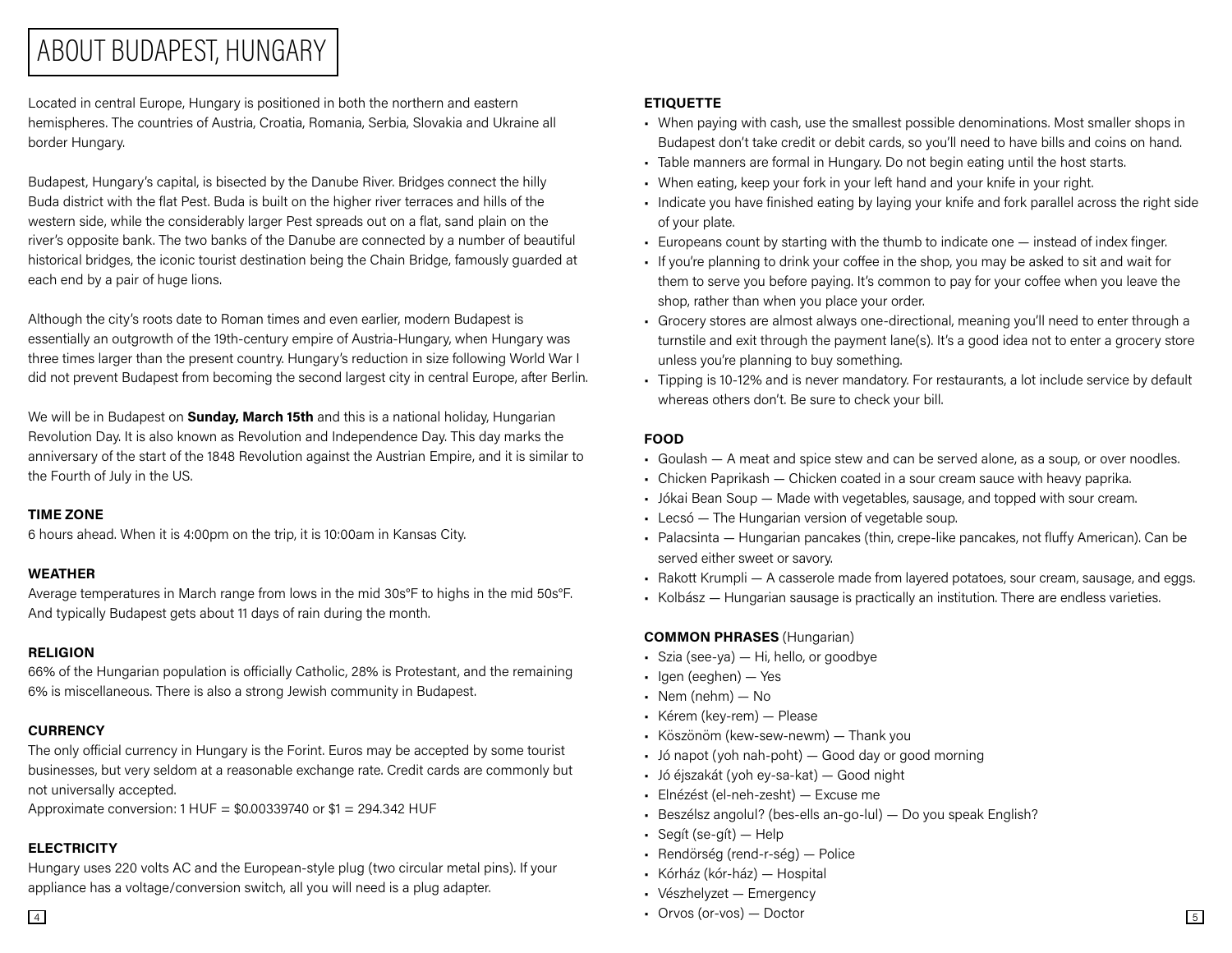### ABOUT BRATISLAVA, SLOVAKIA

Slovakia, officially the Slovak Republic, is a country in Central Europe. It is bordered by Poland to the north, Ukraine to the east, Hungary to the south, Austria to the west, and the Czech Republic to the northwest. The population is over 5.6 million and consists mostly of Slovaks.

Our home base, Bratislava, is the largest city with over 432,000, and is the capital of Slovakia. Bratislava is in southwestern Slovakia, occupying both banks of the Danube River and the left bank of the Morava River. It borders Austria and Hungary.

Bratislava is the political, cultural, and economic center of Slovakia. It is the seat of the Slovak president, the parliament, and the Slovak Executive. It has several universities, and many museums, theaters, galleries, and other cultural and educational institutions. Many of Slovakia's large businesses and financial institutions have headquarters here. In 2017, Bratislava was ranked as the third richest region of the European Union by GDP (PPP) per capita. Bratislava receives around 1 million tourists every year.

Bratislava is known for it's Old Town, which is a historic neighborhood filled with charming narrow lanes, burgher's houses (wealthy citizens of Medieval Europe) and nobles' palaces in addition to many of the city's important buildings such as the former Palace of the Hungarian Estates, the late-Gothic building of the Academia Istropolitana, and the Leopold de Pauli Palace where Franz Liszt performed as a child. The best known castles in Bratislava include Bratislava Castle, Sigismund Castle, and the ruins of Devín Castle, and it's known for historical churches including the St. Martin's Cathedral which served as the coronation church for the Kingdom of Hungary.

#### TIME ZONE

6 hours ahead. When it is 4:00pm on the trip, it is 10:00am in Kansas City.

#### WEATHER

In Bratislava, the average March temperatures are between 39° to 56°F.

### **CURRENCY**

The official currency in Slovakia is the Euro. Approximate conversion:  $1 \text{ Euro} = $1.11 \text{ or } $1 = 0.9 \text{ Euros}$ 

### RELIGION

Christianity is the predominant religion in Slovakia. The majority (62%) of Slovaks belong to the Latin Church of Catholicism. Members of a Protestant denomination, mainly Lutheran or Reformed, account for 9%. Generally about one third of church members regularly attend church services.

### ETIQUETTE

- Check to see if your tip is included for taxis and restaurants. Typical tip percentage is 10% and rounded to a convenient number.
- Right-hands handshakes are common on first introductions and punctuality is valued.
- Men and women may kiss close friends and relatives on both cheeks during greeting and when leaving.
- Comfortable and casual clothing is standard for Bratislava. Jeans are popular for casual dress, along with layers. Women will wear a wrap/sweater for visiting religious sites.
- The formal greeting is "dobry den". The informal greeting "ahoj" (hi) is used among friends.

### **ELECTRICITY**

Bratislava uses 220 volts AC and the European-style plug (two circular metal pins). If your appliance has a voltage/conversion switch, all you will need is a plug adapter.

### FOOD

- Traditional Slovak cuisine is based mainly on pork, poultry (chicken is the most widely eaten, followed by duck, goose, and turkey), flour, potatoes, cabbage, and milk products.
- Lunches tend to be lengthy with several courses served because the noon meal is the main meal of the day.
- The traditional Slovak meals are bryndzové halušky, bryndzové pirohy and other meals with potato dough and bryndza.
- Bryndzové halušky must be on the menu of every traditional Slovak restaurant.
- Bryndza Salty cheese made of a sheep milk, characterized by a strong taste and aroma.
- Kapustnica A typical sauerkraut soup.

### COMMON PHRASES (Slovak)

- Dobrý den (DOH-bree den) Hello
- Do videnia (doh VEE-deh-nyah) Goodbye
- Prosim (PROH-seem) Please
- Dakujem (JAH-koo-yehm) Thank you
- Prosim (PROH-seem) You're welcome
- Áno (AAH-noh) Yes
- Nie (NYEE-eh) —No
- Pomoc (POH-mohts) Help
- Prepácte (PREH-paach-tyeh) Excuse me
- Hovoríš po anglicky (HOH-voh-ree-sh poh AHN-glits-kih?) Do you speak English?
- Kde sú tu záchody? (gdeh soo too zaa-KOH-dee) Where are the toilets?
- Nemocnica Hospital
- Núdzový Emergency
- Lekár Doctor
- $\overline{6}$  Polícia Polícia Políce  $\overline{7}$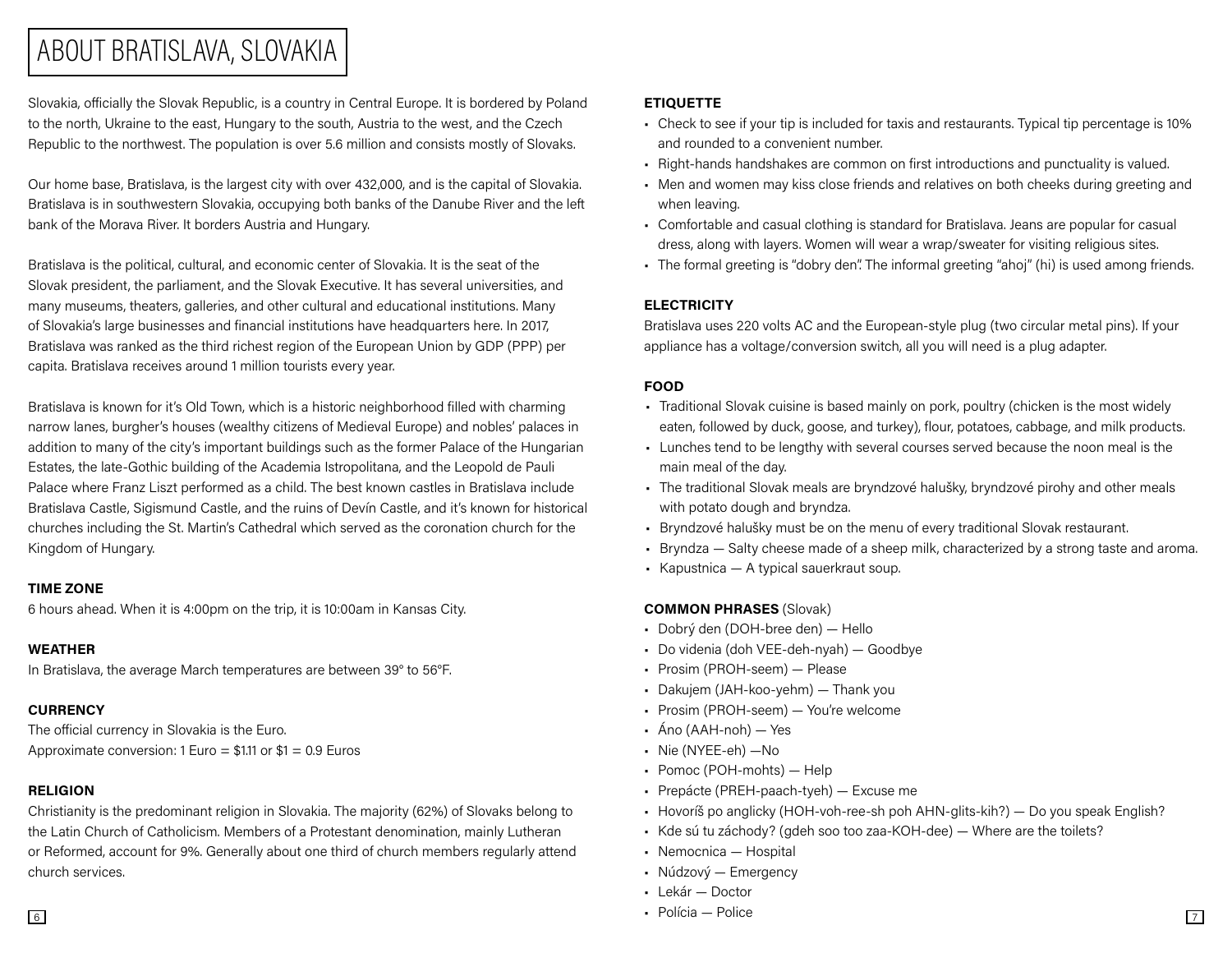## ABOUT VIENNA, AUSTRIA

Austria, officially the Republic of Austria, is a country in Central Europe composed of nine federated states, one of which is Vienna, Austria's capital, and its largest city. Austria has a population of nearly 9 million people. It is bordered by Germany and the Czech Republic to the north, Slovakia and Hungary to the east, Slovenia and Italy to the south, and Switzerland and Liechtenstein to the west. German is the country's official language, and many Austrians communicate informally in a variety of Bavarian dialects.

We will spend our time in Vienna, Austria's capital. With a population of 1.9 million, it's the 7th largest city by population within city limits in the European Union. Vienna is known as the "City of Music" due to its musical legacy, including Wolfgang Amadeus Mozart, Joseph Haydn, Ludwig van Beethoven, Ferdinand Ries, Franz Schubert, Johannes Brahms, Gustav Mahler, Robert Stolz, and Arnold Schoenberg who have all worked there. Also it is known as the "City of Dreams", because it was home to the world's first psychoanalyst, Sigmund Freud. It is well known for having played a pivotal role as a leading European music center, from the age of Viennese Classicism through the early part of the 20th century. The historic center of Vienna is rich in architecture, including Baroque palaces and gardens, and the late-19th-century Ringstraße lined with grand buildings, monuments and parks. Vienna is home to the imperial palaces of Homburg and Schoenbrunn, the world's oldest zoo, the famous Lipizzaner horses, and the Vienna Boys Choir. Tourists also visit Beethoven's residences and grave in Central Cemetery which is the burial site for many other famous people as well, as well as St. Marx Cemetery where Mozart has a memorial.

#### TIME ZONE

6 hours ahead. When it is 4:00pm on the trip, it is 10:00am in Kansas City.

#### WEATHER

Average March temperatures in Vienna fall between 36° to 50°F.

#### **CURRENCY**

The official currency in Austria is the Euro. Approx conversion:  $1$  Euro = \$1.11 or \$1 = 0.9 Euros

#### **ELECTRICITY**

Austria uses 220 volts AC and the European-style plug (two circular metal pins).

#### FOOD

- Vienna is well known for Wiener Schnitzel, a cutlet of veal (Kalbsschnitzel) or pork (Schweinsschnitzel) that is pounded flat, coated in flour, egg and breadcrumbs, and fried in butter. It is available in almost every restaurant that serves Viennese cuisine and can be eaten hot or cold.
- Tafelspitz Very lean boiled beef which is traditionally served with Geröstete Erdäpfel (boiled potatoes mashed with a fork and fried) and horseradish sauce.
- Apfelkren A mixture of horseradish, cream, and apple.
- Schnittlauchsauce A chive sauce made with mayonnaise and stale bread.
- Palatschinken Sweet pancakes.
- Knödel Dumplings often filled with fruit such as apricots (Marillenknödel).
- Würstelstand Sausages are popular and available from street vendors throughout the day and into the night.
- Mustard is the traditional condiment and usually offered in two varieties: "süß" (sweet) or "scharf" (spicy).

#### **ETIQUETTE**

- Be patient when ordering at a restaurant or cafe. Viennese are not in as much of a rush as some Americans are used to.
- Check to see if your tip is included for taxis and restaurants. Typical tip percentage is 10%, and rounded to a convenient number.
- You may want to carry cash, as credit cards may be accepted, but are not as commonly used as in the US.
- You'll want to greet and thank when entering a shop, leaving a bus, and at all other occasions when interacting with people.

#### RELIGION

Approximately 50% of Viennese are Roman Catholics, while 25.7% are of no religion, 7.8% are Muslim, 6.0% Orthodox denomination, 4.7% are Protestant (mostly Lutheran), 0.5% are Jewish and 6.3% are either of other religions.

#### COMMON PHRASES (German)

- Guten Tag (GOOT-en tahk) Good day (formal)
- Hallo Hello (informal)
- Auf Wiedersehen (Ouf VEE-der-zane) Goodbye (formal)
- Tschüss (t-ch-uice) Bye (informal)
- Bitte (BITT-uh) Please
- Danke (DAHN-kuh) Thank you
- Bitte (BITT-uh) You're welcome
- $\bullet$  Ja (yah)  $-$  Yes
- Nein (nine) No
- Hilfe Help
- Entschuldigen Sie (ent-SHOOL-degen see) Excuse me
- Sprechen Sie Englisch (SPRA-shun see ANG-lish) Do you speak English?
- Wo ist die Toilette? (vo ist dee toy-LET-uh) Where's the restroom?
- Krankenhaus Hospital
- Notfall Emergency
- Ärztin (feminine) / Arzt (masculine) Doctor
- 8 Polizei Police 9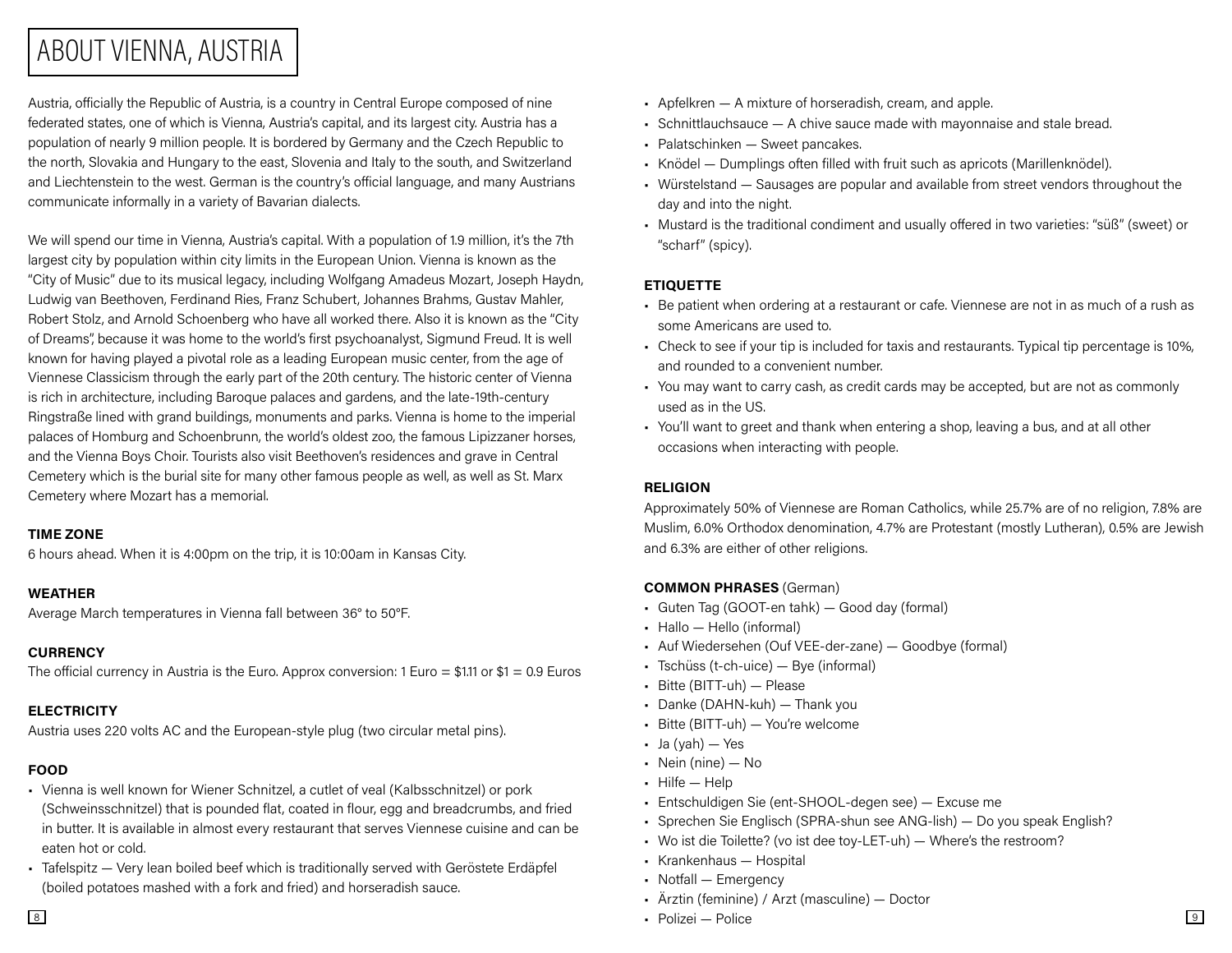### ABOUT PRAGUE, CZECH REPUBLIC

The Czech Republic, also known as, Czechia, is a country in Central Europe bordered by Poland to the northeast, Slovakia to the southeast, Austria to the south, and Germany to the west. It has a population of 10.7 million. Its capital and largest city is Prague. Other major cities are Brno, Ostrava, Olomouc, and Pilsen.

The Czech Republic is a developed country with an advanced, high income social market economy. It is a welfare state with a European social model, universal health care, and tuitionfree university education. It ranks as the eleventh safest and most peaceful country. We will be staying in Prague, which is the capital and largest city in the Czech Republic, the 14th largest city in the European Union, and the historical capital of Bohemia. It was the home to several Holy Roman Emperors. Situated on the Vltava River, Prague is home to about 1.3 million people, while its metropolitan area is estimated to have a population of 2.6 million. Prague has many well-known cultural attractions, such as Prague Castle, Charles Bridge, Old Town Square with the Prague astronomical clock, the Jewish Quarter, Petrín Hill, and Vyšehrad. It also has ten major museums, along with numerous theaters, galleries, cinemas, and other historical exhibits. It is home to Charles University, the oldest university in Central Europe, founded in 1348.

#### TIME ZONE

6 hours ahead. When it is 4:00pm on the trip, it is 10:00am in Kansas City.

#### WEATHER

Average March temperatures in Prague are 36° to 50°F.

#### **CURRENCY**

As the official currency, the Czech Crown (CZK) or Koruna is the best and often the only possible currency to use when paying. Although the Czech Republic is part of the European Union, the euro is not widely accepted here. Some stores, restaurants and hotels accept payments in euros but the exchange rate may not be very good. Approximate conversion: 1 Koruna =  $$0.44$  or  $$1 = 22.76$  Koruna

#### RELIGION

Czechia is known as one of the least religious societies in Europe, with 35% of citizens stating they have no religion, 45% are undeclared, 10-12% are Catholics; 2-4% are Protestant, and a small percentage are Orthodox and Jehovah's Witnesses.

#### **ELECTRICITY**

Czechia uses 220 volts AC and the European-style plug (two circular metal pins). If your appliance has a 120/240-volt switch, all you will need is a plug adapter.

#### ETIQUETTE

- It's polite to say dobrý den (good day) when entering a shop, cafe or pub, and to say na shledanou (goodbye) when you leave. Czechs tend to speak quietly in public areas, and can be annoyed by foreigners who talk loudly in trams or restaurants.
- When tipping in restaurants, pubs, cafés, and taxis, round the bill to the next 10 CZK or 20 CZK, depending on your satisfaction and the total amount. For example, if your bill is 82 CZK you might say 90 CZK or 100 CZK. In some restaurants you might see a note on the bill reading 'service is not included'. If you wish to use a percentage, generally, a 10% gratuity is given, though it is not necessarily expected and by Czech standards this rate is considered generous.
- Public restrooms in Prague will cost around 10-15 CZK (Czech Crowns), so you'll want to have some coins. Restrooms are usually available at almost any metro station and fast food restaurant, at the Prague Castle, in Old Town Square by Starbucks and the Tyn Church and by the Charles Bridge (Old Town side.) Be prepared to pay for restrooms even in restaurants.

#### FOOD

- The Czech Republic has a very traditional "meat and potatoes" cuisine with dishes heavy on gravies and root vegetables.
- Vepro knedlo zelo Roasted pork served with dumplings and a side of pickled cabbage.
- Schnitzel Piece of meat which is thinned by pounding with a meat tenderizer, then coated with flour, beaten eggs and bread crumbs, and then fried.
- Goulash A beef stew that is originally from Hungary.

#### COMMON PHRASES (Czech)

- Dobrý den (DOH-bree den) Hello
- Na shledanou (naskhedanow) Goodbye
- Prosím (PROH-seem) Please
- Dekuji (dyekuyi) Thank you
- Prosím (PROH-seem) You're welcome
- Áno (AAH-noh) Yes
- Ne No
- Pomoc (POH-mohts) Help
- Prominte (promintey) Excuse me
- Mluvite anglicky? (mlooveete anglitskee) Do you speak English?
- Kde jsou toalety Where are the restrooms?
- Nemocnice Hospital
- Nouzový Emergency
- Doktor Doctor
- Policie Police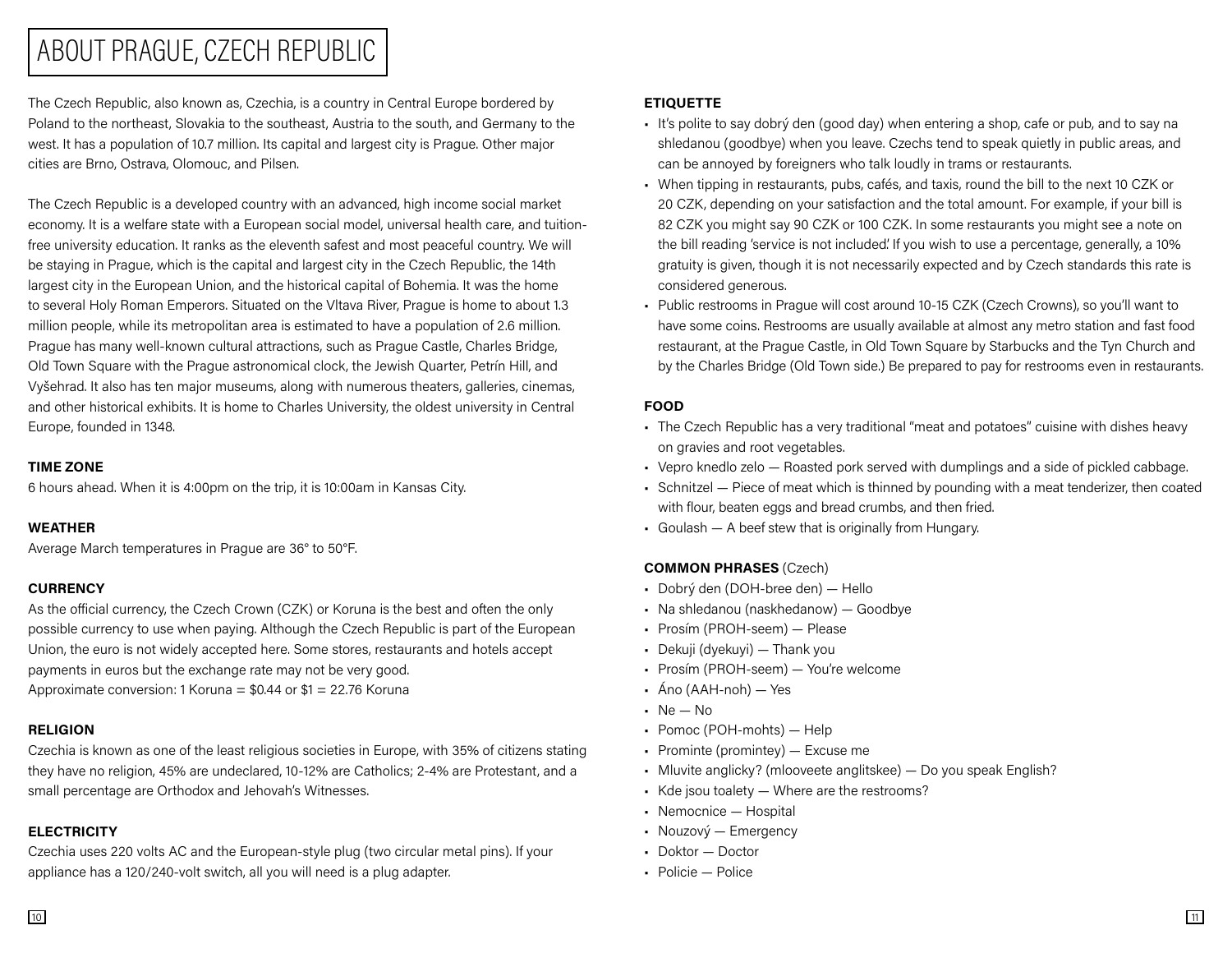## NOT COVERED IN TRIP COST

- Food and any other expenses you may have while in transit to and from the United States
- Lunches for 8 days
- Beverages other than what is provided with included meals
- Personal expenses (i.e. souvenir money)
- Any additional checked baggage fees
- Public toilets. See below.

# PUBLIC TOILETS

- Toilet types In Europe, you may or may not encounter a familiar flushing mechanism. In older bathrooms, toilets may come with a pull string instead of a handle. In modern bathrooms, you may see two buttons on top of the tank — one performs a regular flush, the other (for lighter jobs) conserves water.
- Toilet paper WCs (water closets) may not always be well stocked. If you're averse to the occasional drip-dry, carry pocket-size tissue packs.
- Paid toilets Coin-operated toilets are common. It's a good idea to have coins on hand.
- Public toilets Very limited. Many traditional public toilets are still operated by a washroom attendant and tipping is expected.

# FOLEY PACKING RULES

• NO: Sandals

- Ripped jeans
- Leggings (except under skirts)
- Shorts
- Tops shoulders must be covered (NO spaghetti straps)
- Bottoms ONLY long pants or long/maxi-skirts (NO exposed legs)
- Shoes must be closed-toed
- SME tour jacket must be worn at all times
- European dress is more formal than US. Shoulders and knees must be covered when inside churches.
- Baggage size limit  $-23''$  x 16" x 10" (necessary due to bus space)
- Please do NOT pack swim suits, blow dryers, or flat irons.
- Remember to pack your passport, valuables, and essentials in your carry-on bag. Bring full-trip supply of prescription meds with you in case checked bags are delayed.
- Pack all containers with liquids in Ziplocks to prevent leakage.
- Leave photocopies of your passport, all cards, and the completed packing list (for insurance purposes) at home.

# SAMPLE PACKING LIST

- This list is intended as a tool, not a requirement. Please customize for your personal needs.
- Bold required to show item to the SME coordinator at airport before boarding.
- Asterisk \*— liquid (must be packed in checked baggage or put in a Ziplock for carry-on per TSA rules. Size restrictions may apply.)

| Any additional checked baggage rees                                                                                                                                             |                                                         |                                   |                                                                           |
|---------------------------------------------------------------------------------------------------------------------------------------------------------------------------------|---------------------------------------------------------|-----------------------------------|---------------------------------------------------------------------------|
| Public toilets. See below.                                                                                                                                                      | <b>SHOW AT AIRPORT:</b>                                 | Short-sleeved shirts              | $\Box$ toothbrush                                                         |
|                                                                                                                                                                                 | $\Box$ boarding pass                                    | $\Box$ long-sleeved shirts        | $\Box$ toothpaste*                                                        |
| PUBLIC TOILETS                                                                                                                                                                  | $\square$ passport                                      | $\Box$ shorts (hotel only)        | $\Box$ dental floss                                                       |
|                                                                                                                                                                                 | □ 2 WorldStrides tags                                   | $\Box$<br>jeans/pants/maxi skirts | $\Box$ dental retainers                                                   |
|                                                                                                                                                                                 | (on bags)                                               | $\Box$ underwear                  | $\square$ contact lenses                                                  |
| Toilet types — In Europe, you may or may not encounter a familiar flushing mechanism.<br>In older bathrooms, toilets may come with a pull string instead of a handle. In modern | □ SME Choir tour jacket<br>(it's water-resistant, not   | $\square$ bras                    | $\Box$ contact solution*                                                  |
| bathrooms, you may see two buttons on top of the tank - one performs a regular flush, the                                                                                       | waterproof)                                             | $\square$ pajamas                 | $\square$ eye drops*                                                      |
| other (for lighter jobs) conserves water.                                                                                                                                       | $\Box$ SME Choir robe                                   | $\square$ socks                   | $\square$ eye glasses                                                     |
| Toilet paper - WCs (water closets) may not always be well stocked. If you're averse to the                                                                                      | $\Box$ white dress shirt                                | $\square$ closed-toe shoes        | $\Box$ glasses cleaner* + cloth                                           |
| occasional drip-dry, carry pocket-size tissue packs.                                                                                                                            | $\square$ tie (guys only)                               | □ jacket/coat (for layering)      | $\square$ glasses case                                                    |
| Paid toilets - Coin-operated toilets are common. It's a good idea to have coins on hand.                                                                                        | □ black dress pants/skirt                               | $\Box$ gloves, hat, and scarf     | $\Box$ earbuds                                                            |
| Public toilets - Very limited. Many traditional public toilets are still operated by a                                                                                          | $\Box$ black socks (guys only)                          | $\Box$ flip flops or shower shoes | $\Box$ water bottle (empty)                                               |
| washroom attendant and tipping is expected.                                                                                                                                     | $\Box$ black dress shoes                                | $\Box$ belt (if needed)           | □ dry snacks, gum, or hard                                                |
|                                                                                                                                                                                 | $\Box$ tuxedo/dress (if Chambers)                       | $\Box$ hosiery (women only)       | candy                                                                     |
| <b>FOLEY PACKING RULES</b>                                                                                                                                                      |                                                         | $\Box$ travel poncho or umbrella  | □ hand wipes/sanitizer                                                    |
|                                                                                                                                                                                 | <b>OTHER ITEMS:</b>                                     | $\square$ sunglasses              | $\square$ Tums                                                            |
|                                                                                                                                                                                 | $\square$ 1 medium-sized suitcase                       | $\square$ journal                 | $\Box$ Dramamine (non-drowsy)                                             |
| These rules are more lenient at the hotel, but they 100% apply everywhere else:                                                                                                 | (NOT to exceed<br>$23'' \times 16'' \times 10'$         | $\Box$ pen/pencil                 | $\square$ prescription meds in original<br>bottles (keep full trip supply |
| NO: Sandals                                                                                                                                                                     | $\square$ 1 carry-on bag                                | $\square$ face cleaner* or wipes  | with you in carry-on bag)                                                 |
| Shirts with writing (except "SME Choir")                                                                                                                                        | $\square$ \$50/\$50/\$50 equivalent                     | $\Box$ make up*                   | $\square$ pepto anti-diarrheal tablets                                    |
| Ripped jeans<br>Leggings (except under skirts)                                                                                                                                  | currency of each (min)                                  | $\Box$ Chapstick/lip balm         | $\Box$ cold relief meds                                                   |
| Shorts                                                                                                                                                                          | $\square$ this travel book (with your                   | $\Box$ face lotion*               | $\square$ Band-aids                                                       |
| Tops - shoulders must be covered (NO spaghetti straps)                                                                                                                          | Emergency Contacts on pg 1)                             | $\Box$ body lotion*               | $\Box$ Neosporin                                                          |
| Bottoms - ONLY long pants or long/maxi-skirts (NO exposed legs)                                                                                                                 | $\Box$ photocopy of passport                            | $\square$ sunscreen*              | $\square$ ibuprofen or acetaminophen                                      |
| Shoes must be closed-toed                                                                                                                                                       | $\Box$ cash for airports                                | □ shampoo* (hotels provide)       | $\square$ allergy meds                                                    |
| SME tour jacket must be worn at all times                                                                                                                                       | $\Box$ debit/credit cards                               | □ conditioner* (hotels may not    | $\square$ sleep mask                                                      |
| European dress is more formal than US. Shoulders and knees must be covered when                                                                                                 | $\Box$ ATM card                                         | provide)                          | $\Box$ travel pillow                                                      |
| inside churches.                                                                                                                                                                | $\Box$ photocopy of all debit/credit<br>cards (2 sides) | $\Box$ hairbrush and/or comb      | $\Box$ travel blanket                                                     |
| Baggage size limit $-23''$ x 16" x 10" (necessary due to bus space)                                                                                                             | $\Box$ money belt, pouch or                             | $\Box$ hair ties or head bands    | $\square$ ear plugs                                                       |
| Please do NOT pack swim suits, blow dryers, or flat irons.                                                                                                                      | cross-body purse                                        | $\Box$ deodorant*                 | $\Box$ Kleenex (can also be use in                                        |
| Remember to pack your passport, valuables, and essentials in your carry-on bag. Bring                                                                                           | $\square$ cell phone and charger                        | $\Box$ feminine products          | public toilets)                                                           |
| full-trip supply of prescription meds with you in case checked bags are delayed.                                                                                                | □ European multi-plug                                   | $\Box$ Q-tips                     | $\Box$ laundry bag                                                        |
| Pack all containers with liquids in Ziplocks to prevent leakage.                                                                                                                | electrical adapter                                      | $\square$ razors/shaving supplies | $\square$ safety pins                                                     |
| Leave photocopies of your passport, all cards, and the completed packing list (for                                                                                              | $\square$ portable power charger/cord                   | □ nail clippers/scissors          | $\Box$ Tide To Go* or similar                                             |
| insurance purposes) at home.                                                                                                                                                    | $\Box$ day/backpack (for robe &                         | $\square$ tweezers                | (for washing out clothes)                                                 |
| 12 <sup>2</sup>                                                                                                                                                                 | shoes on performance days)                              |                                   | 13                                                                        |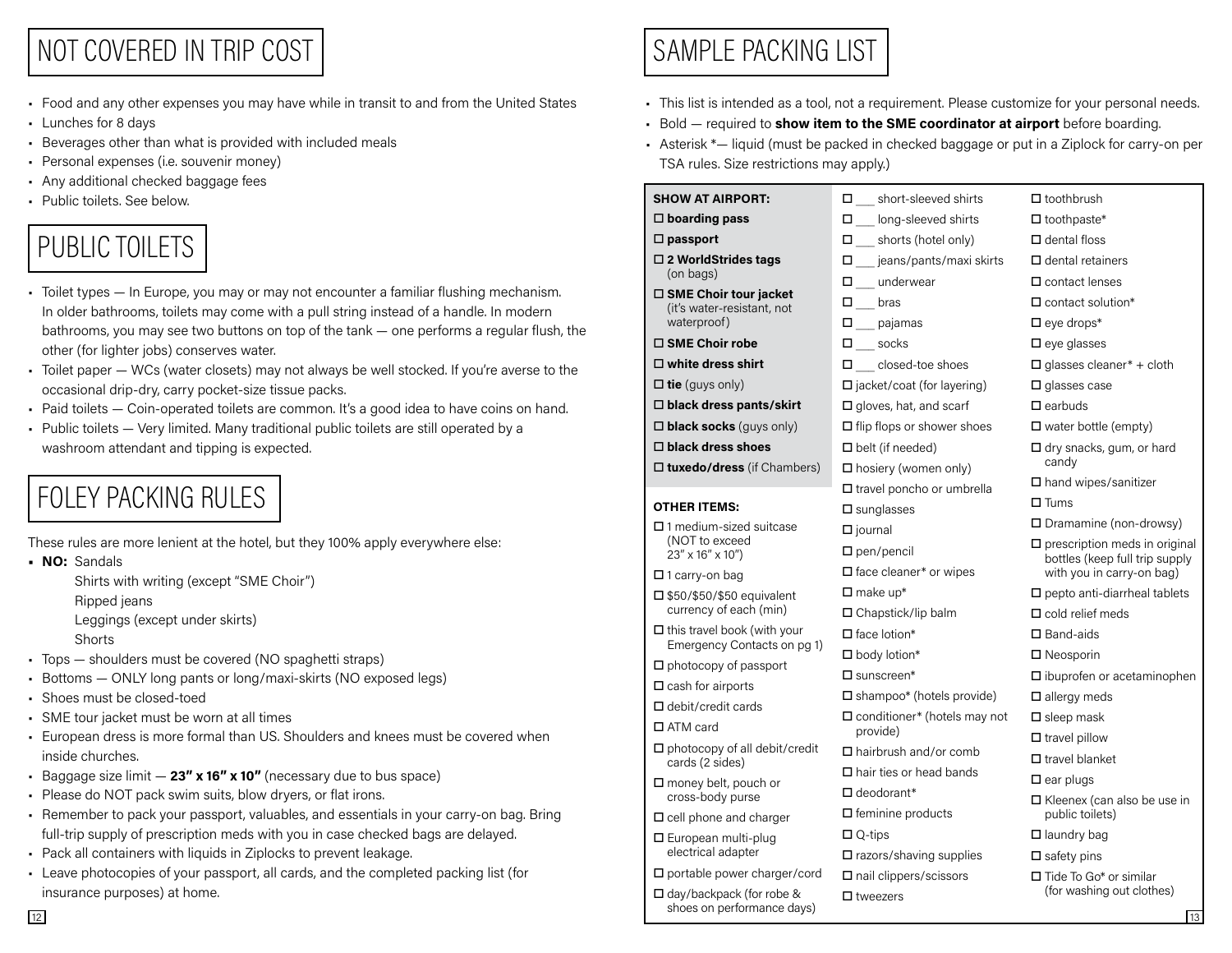# SAFETY TIPS

While Europe has little violent crime, it does have its share of petty purse snatching, pickpocketing, phone grabbing, and general ripping off of tourists — especially in places where tourists gather. Exercise adequate discretion, stay aware of your belongings, and avoid putting yourself into risky situations. Don't travel fearfully — travel carefully.

- **Be prepared** Make copies and/or take photos of key documents, and store them online.
- Phone Make sure you've got a "find my phone"-type app, back up your data, and enable password protection. While traveling, use the Wi-Fi at your hotel to backup your phone and its photos each night.
- Wear a money belt  $-$  A money belt is a small, zippered fabric pouch on an elastic strap that fastens around your waist, under your pants or skirt. Put anything you don't want to lose in it.
- **Secure your belongings while you're out**  $-$  Thieves want to quickly separate you from your valuables so even a minor obstacle can be an effective deterrent. If you're sitting down to eat, loop your daypack strap around your arm, leg, or chair leg. Most zippers are lockable, and even a twist-tie, paper clip, or key ring is helpful to keep your bag zipped up tight.
- Never set down valuable items Don't place camera, phone, wallet on a restaurant table where they can be easily swiped. Keep these tucked away. When using your phone at a crowded café, put it in your front pocket (then return it to a safer place before you leave). Be aware of who's around you.
- **Stay vigilant in crowds and steer clear of commotions**  $-$  Go on instant alert anytime there's a commotion; it's likely a smokescreen for theft.
- Establish a "don't lose it" discipline Always take a look behind you before leaving any place. At hotels, stick to an unpacking routine, and don't put things in odd places in the room. Run through a mental checklist every time you pack up again: money belt, passport, phone, other electronic gear, charging cords, toiletries, laundry, and so on.
- **Hotel room**  $-$  Leave any unneeded valuables plus spare cash in the hotel room safe or in a locked, wired-down, hard-sided suitcase.
- **Safeguard your bank card PIN code**  $-$  "Shoulder surfing" (a thief watching you as you type your PIN into a keypad) is worth being aware of. When entering your PIN, block other people's view of the keypad by covering it with your free hand. Also note, some European countries ATM's will only accept cards with four digit codes (not six).
- **Inspect the ATM for card skimmers**  $-$  Before inserting your card into a cash machine, inspect the front (especially if it's not inside a bank). If anything looks crooked, loose, or damaged (or if the entry to the card slot bulges out dramatically) it could be a sign of a card-skimming device.
- Call your credit card/bank Before you leave on the trip, let your credit card company and bank know that you will be traveling internationally and the dates you will be gone.
- Pay in the local currency Even if offered for payment in US dollars, play in the local currency and save yourself money.

#### GROUP 1 Bria Foley o

Jilli Foley Caroline Kuhlman Stella McKinney Lindsey Packer Megan Biles Bella Tegtmeier Sydney Decker Grace Kirkland Jodie Duncan Ella Vitt BUS 4

CHAPERONE SUMMARY

GROUP 2 Amy Haulmark o BUS 2

Jacob Johnson Price Terrill Jack Haulmark Austin Housley Charles Birt Tommy Scott Ben Cowden Eli Fay Joe Krause Carson Holmes Blake Eason Jack Hays

GROUP 3 Sarah Eason o

Michael Eason Deidre Poague Alexis Proctor Brooke Blair Caroline Eason Kelsey Christensen Ellie Freeman Maisie Sheets Kennedy Kaufman Anna Heide Jane Ford BUS 2

#### GROUP 4 o

Denny Chinnock Ava Chinnock Quinci Cartmell Laura La Forgia Elizabeth Weedman Clara Hampton Stella Koch-Jameson Tess Miller Shannon Burns Kelly Murphy BUS 1

#### GROUP 5 Krissie Wiggins o BUS 4

Cole Fosher Will Lowry Dom Zanone Brady Friend Nick Peterson Wyatt Backer Rich Wiggins Jack Stanford Alex Dinyer Jack Slaughter Ben Henschel Jackson Bunte

#### GROUP 6  $\Box$

BUS 1

Sheri Weedman Lauren Dornbusch Evelyn Roesner Elizabeth Sandstrom Sydney Riecker Ishara DePaepe Annie Elmore Elizabeth Fredrick Mary McConville Macie Stump Claire Perkins Rock

#### GROUP 7 o

Krystal Schwabauer Gracie Schwabauer Abbie Delaney Tatum Hood Sophia Lail Alyssa Allen Ellie Tagtalianidis Haley Wohler Riley Riecker Iris Hannon Mary Scimeca BUS 4

#### GROUP 8 Lorry Nelson o

BUS 1

Jackson Bibb Parker McElhinney Ben Blickhan Jack Heeney Fischer Kirchoff Nick Edge Will Swan Charlie Hill Jack Reaves Will Green Jack Waters

#### GROUP 9 Lisa Veglahn  $\Box$ BUS 3

Caroline Chisholm Elizabeth Long Ryan Gossick Camryn Gossick Diane MacAdam Allie Erdner Elise Griffith Margaret Veglahn Sabrina Feigenbaum Colette Worthington

#### GROUP 10 o

14 15 David Von Drehle Clara Von Drehle Lucy Brock Maddy Slaughter Brooklyn Beck Paige Lynch Janie Carr Henry Morgan Reilly Kenney Sophia Theunemann Abigail Williams **BUS** 3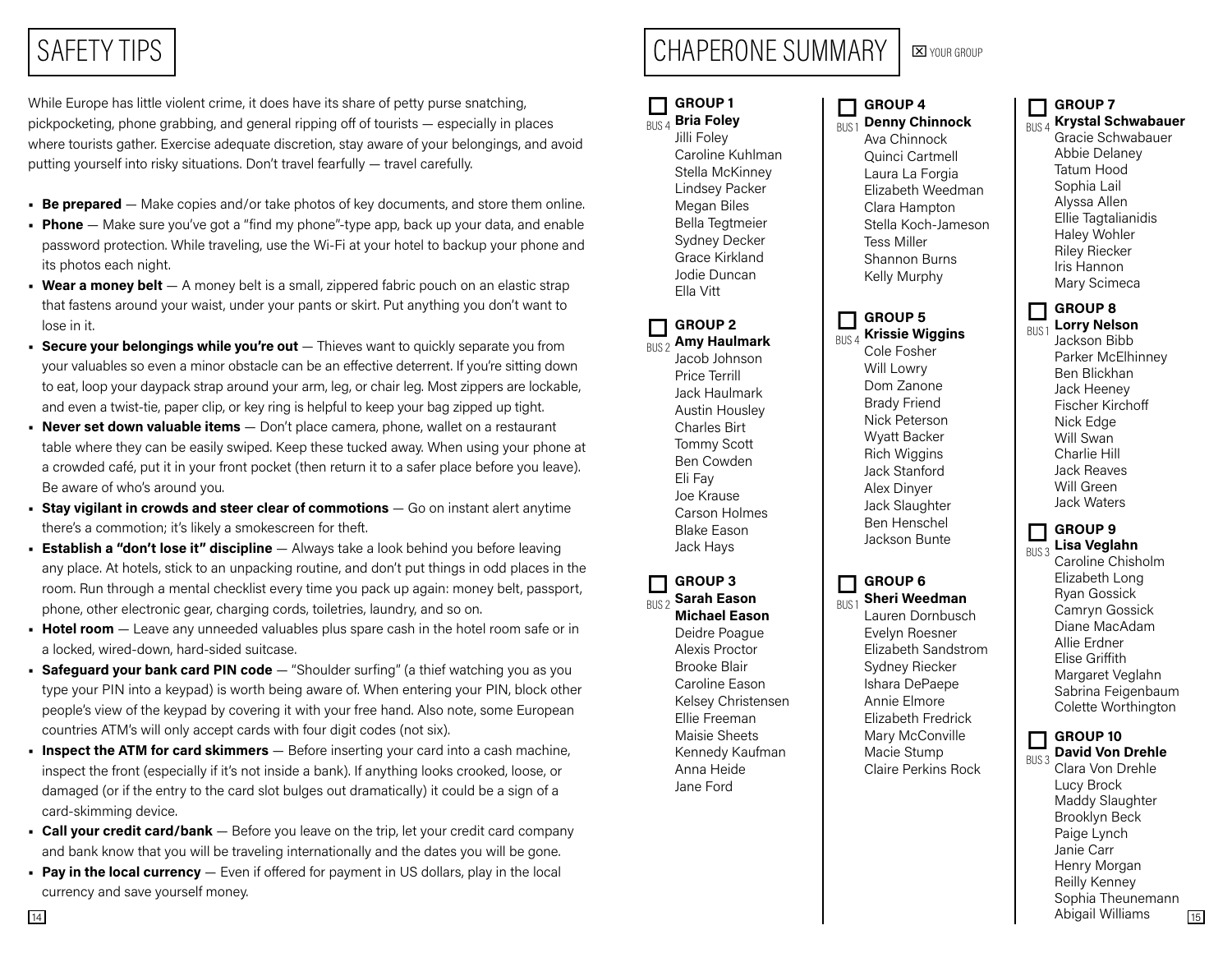## TRAVELER ASSIGNMENTS

All travelers are listed in alphabetical order by last name. There are a total of 183 travelers — 104 students, 67 parents, 8 siblings, and 4 faculty.

| <b>LAST</b>  | <b>FIRST</b>    | <b>TYPE</b> | <b>ROOMMATE LAST</b> | <b>ROOMMATE FIRST</b> | <b>CHAPERONE</b> | <b>BUS</b>     | <b>TOUR</b>    |
|--------------|-----------------|-------------|----------------------|-----------------------|------------------|----------------|----------------|
| Allen        | Alyssa          | Student     | Tagtalianidis        | Ellie                 | Schwabauer       | $\overline{4}$ | $\overline{2}$ |
| Backer       | Wyatt           | Student     | Wiggins              | Rich                  | Wiggins          | 4              | 4              |
| <b>Beck</b>  | Brooklyn        | Student     | Slaughter            | Maddy                 | Von Drehle       | 3              | 5              |
| Beck         | Shannon         | Parent      |                      |                       |                  | 3              | 5              |
| <b>Bibb</b>  | Jackson         | Student     | McElhinney           | Parker                | Nelson           | 1              | 3              |
| <b>Biles</b> | <b>Bradley</b>  | Parent      |                      |                       |                  | $\overline{c}$ | $\mathbf{1}$   |
| <b>Biles</b> | Megan           | Student     | Tegtmeier            | <b>Bella</b>          | Foley            | $\overline{4}$ | $\mathbf{1}$   |
| <b>Biles</b> | Sarah           | Parent      |                      |                       |                  | $\overline{2}$ | $\mathbf{1}$   |
| Birt         | Charles         | Student     | Scott                | Tommy                 | <b>Haulmark</b>  | $\overline{2}$ | 6              |
| Blair        | <b>Brooke</b>   | Student     | Eason                | Caroline              | Eason            | $\overline{2}$ | 3              |
| Blair        | <b>Marcus</b>   | Parent      | $\overline{a}$       |                       |                  | 3              | 5              |
| Blair        | Susan           | Faculty     |                      |                       |                  | 3              | 5              |
| Blickhan     | Ben             | Student     | Heeney               | Jack                  | Nelson           | $\mathbf{1}$   | 3              |
| Blickhan     | Mary            | Parent      |                      |                       |                  | 3              | 3              |
| <b>Brock</b> | Carter          | Sibling     | $\overline{a}$       |                       |                  | $\overline{2}$ | 5              |
| <b>Brock</b> | Lauren          | Sibling     |                      | $\overline{a}$        |                  | 2              | 5              |
| <b>Brock</b> | Lucy            | Student     | Von Drehle           | Clara                 | Von Drehle       | 3              | 5              |
| <b>Brock</b> | Randy           | Parent      |                      |                       |                  | $\overline{2}$ | 5              |
| <b>Bunte</b> | Jackson         | Student     | Dinyer               | Alex                  | Wiggins          | $\overline{4}$ | $\overline{4}$ |
| <b>Burns</b> | Brynn           | Parent      |                      |                       |                  | $\overline{2}$ | $\overline{2}$ |
| <b>Burns</b> | Donald          | Parent      | $\overline{a}$       |                       | $\overline{a}$   | $\overline{2}$ | $\overline{2}$ |
| <b>Burns</b> | Sam             | Sibling     |                      |                       |                  | $\overline{2}$ | $\overline{2}$ |
| <b>Burns</b> | Shannon         | Student     | Murphy               | Kelly                 | Chinnock         | $\mathbf{1}$   | $\overline{2}$ |
| Bury         | <b>Sherris</b>  | Parent      |                      |                       |                  | 3              | 5              |
| Carr         | Delia           | Parent      |                      |                       |                  | 3              | 5              |
| Carr         | Janie           | Student     | Lynch                | Paige                 | Von Drehle       | 3              | 5              |
| Cartmell     | Quinci          | Student     | Koch-Jameson         | Stella                | Chinnock         | $\mathbf{1}$   | $\overline{2}$ |
| Chamberlin   | Kyle            | Faculty     |                      |                       |                  | $\overline{2}$ | $\mathbf{1}$   |
| Chinnock     | Ava             | Student     | Clara Hampton &      | Laura La Forgia       | Chinnock         | $\mathbf{1}$   | $\overline{2}$ |
| Chinnock     | Dennis          | Parent      |                      |                       |                  | 1              | $\overline{2}$ |
| Chinnock     | <b>Nicholas</b> | Sibling     |                      |                       |                  | $\mathbf{1}$   | $\overline{2}$ |
| Chisholm     | Caroline        | Student     | Elizabeth Long &     | Diane MacAdam         | Veglahn          | 3              | 6              |
| Chisholm     | Laura           | Parent      | $\overline{a}$       |                       |                  | 3              | 5              |
| Chisholm     | William         | Parent      |                      | $\overline{a}$        |                  | 3              | 5              |
| Christensen  | Kelsey          | Student     | Freeman              | Ellie                 | Eason            | $\overline{2}$ | 3              |
| Cooley       | Casey           | Parent      |                      |                       |                  | $\overline{2}$ | 5              |
| Cowden       | Ben             | Student     | Fay                  | Eli                   | Haulmark         | $\overline{2}$ | 6              |
| Decker       | Sydney          | Student     | Kirkland             | Grace                 | Foley            | 4              | $\mathbf{1}$   |
| Delaney      | Abbie           | Student     | Abigail Williams &   | Sophia Theunemann     | Schwabauer       | $\overline{4}$ | $\overline{2}$ |
| DePaepe      | Ishara          | Student     | Elmore               | Annie                 | Weedman          | 1              | $\mathbf{1}$   |
| Dinyer       | Alex            | Student     | <b>Bunte</b>         | Jackson               | Wiggins          | $\overline{4}$ | $\overline{4}$ |
| Dornbusch    | Lauren          | Student     | Roesner              | Evelyn                | Weedman          | 1              | $\mathbf{1}$   |

| <b>LAST</b> | <b>FIRST</b> | <b>TYPE</b> | <b>ROOMMATE LAST</b>     | <b>ROOMMATE FIRST</b> | <b>CHAPERONE</b> | <b>BUS</b>     | <b>TOUR</b>    |
|-------------|--------------|-------------|--------------------------|-----------------------|------------------|----------------|----------------|
| Dornbusch   | Sarah        | Parent      |                          |                       |                  | $\mathbf{1}$   | 1              |
| Duncan      | Jodie        | Student     | Vitt                     | Ella                  | Foley            | 4              | 1              |
| Eason       | <b>Blake</b> | Student     | Hays                     | Jack                  | Haulmark         | $\overline{2}$ | 6              |
| Eason       | Caroline     | Student     | Blair                    | <b>Brooke</b>         | Eason            | $\overline{2}$ | 3              |
| Eason       | Michael      | Parent      | $\overline{\phantom{a}}$ |                       |                  | $\overline{2}$ | $\overline{3}$ |
| Eason       | Sarah        | Parent      |                          |                       |                  | 2              | 3              |
| Edge        | <b>Nick</b>  | Student     | Kirchhoff                | Fischer               | Nelson           | $\mathbf{1}$   | 3              |
| Elmore      | Annie        | Student     | DePaepe                  | Ishara                | Weedman          | 1              | 1              |
| Erdner      | Allie        | Student     | Griffith                 | Elise                 | Veglahn          | 3              | 6              |
| Erdner      | Julie        | Parent      | $\overline{a}$           |                       |                  | 4              | 6              |
| Erdner      | Paul         | Parent      |                          | $\overline{a}$        |                  | 4              | 6              |
| Fay         | Eli          | Student     | Cowden                   | Ben                   | Haulmark         | 2              | 6              |
| Feigenbaum  | Sabrina      | Student     | Veglahn                  | Margaret              | Veglahn          | 3              | 6              |
| Foley       | <b>Bria</b>  | Sibling     |                          |                       |                  | 4              | 1              |
| Foley       | Carol        | Parent      | $\overline{\phantom{a}}$ |                       | $\overline{a}$   | $\overline{2}$ | $\mathbf{1}$   |
| Foley       | Heather      | Parent      |                          |                       |                  | 2              | 1              |
| Foley       | Jilli        | Student     | Kuhlman                  | Caroline              | Foley            | $\overline{4}$ | $\mathbf{1}$   |
| Foley       | Ken          | Faculty     |                          |                       |                  | 2              | 1              |
| Ford        | Jane         | Student     | Heide                    | Anna                  | Eason            | $\overline{2}$ | $\overline{3}$ |
| Fosher      | Cole         | Student     | Stanford                 | Jack                  | Wiggins          | 4              | $\overline{4}$ |
| Fredrick    | Elizabeth    | Student     | McConville               | Mary                  | Weedman          | $\mathbf{1}$   | $\mathbf{1}$   |
| Freeman     | Ellie        | Student     | Christensen              | Kelsey                | Eason            | 2              | 3              |
| Friend      | Anna         | Parent      |                          |                       |                  | 3              | $\overline{4}$ |
| Friend      | Brady        | Student     | Peterson                 | <b>Nick</b>           | Wiggins          | 4              | $\overline{4}$ |
| Garverick   | Kristine     | Parent      |                          |                       |                  | 3              | $\overline{4}$ |
| Goist       | Glenn        | Parent      |                          |                       |                  | 3              | $\overline{4}$ |
| Gossick     | Allison      | Parent      |                          |                       |                  | $\overline{2}$ | $\overline{4}$ |
| Gossick     | Camryn       | Student     | Gossick                  | Ryan                  | Veglahn          | 3              | 6              |
| Gossick     | Ryan         | Student     | Gossick                  | Camryn                | Veglahn          | 3              | 6              |
| Green       | Will         | Student     | Reaves                   | Jack                  | Nelson           | 1              | 3              |
| Greenberg   | Tamra        | Parent      |                          |                       |                  | 3              | 3              |
| Griffith    | Cynthia      | Parent      |                          |                       |                  | 4              | 6              |
| Griffith    | Elise        | Student     | Erdner                   | Allie                 | Veglahn          | 3              | 6              |
| Griffith    | Patrick      | Parent      |                          |                       |                  | 4              | 6              |
| Hampton     | Clara        | Student     | Ava Chinnock &           | Laura La Forgia       | Chinnock         | $\mathbf{1}$   | $\overline{2}$ |
| Hannon      | Iris         | Student     | Scimeca                  | Mary                  | Schwabauer       | 4              | $\overline{2}$ |
| Haulmark    | Amy          | Parent      |                          |                       |                  | $\overline{2}$ | 6              |
| Haulmark    | Jack         | Student     | Housley                  | Austin                | Haulmark         | $\overline{2}$ | 6              |
| Hays        | <b>Jack</b>  | Student     | Eason                    | <b>Blake</b>          | Haulmark         | 2              | 6              |
| Heeney      | Jack         | Student     | Blickhan                 | Ben                   | Nelson           | 1              | 3              |
| Heide       | Anna         | Student     | Ford                     | Jane                  | Eason            | $\overline{2}$ | $\mathfrak{Z}$ |
| Henschel    | Ben          | Student     | Slaughter                | Jack                  | Wiggins          | $\overline{4}$ | 4              |
| Hill        | Charlie      | Student     | Swan                     | Will                  | Nelson           | $\mathbf{1}$   | $\mathfrak{Z}$ |
| Holmes      | Carson       | Student     | Krause                   | Joe                   | Haulmark         | $\overline{c}$ | 6              |
| Hood        | Tatum        | Student     | Lail                     | Sophia                | Schwabauer       | $\overline{4}$ | $\overline{2}$ |
| Housley     | Austin       | Student     | Haulmark                 | Jack                  | Haulmark         | $\overline{c}$ | 6              |
| Johnson     | Jacob        | Student     | Terrill                  | Price                 | Haulmark         | $\overline{2}$ | $6\,$          |
|             |              | Parent      |                          |                       |                  |                |                |
| Johnson     | Kristin      |             | -                        |                       |                  | 4              | 4              |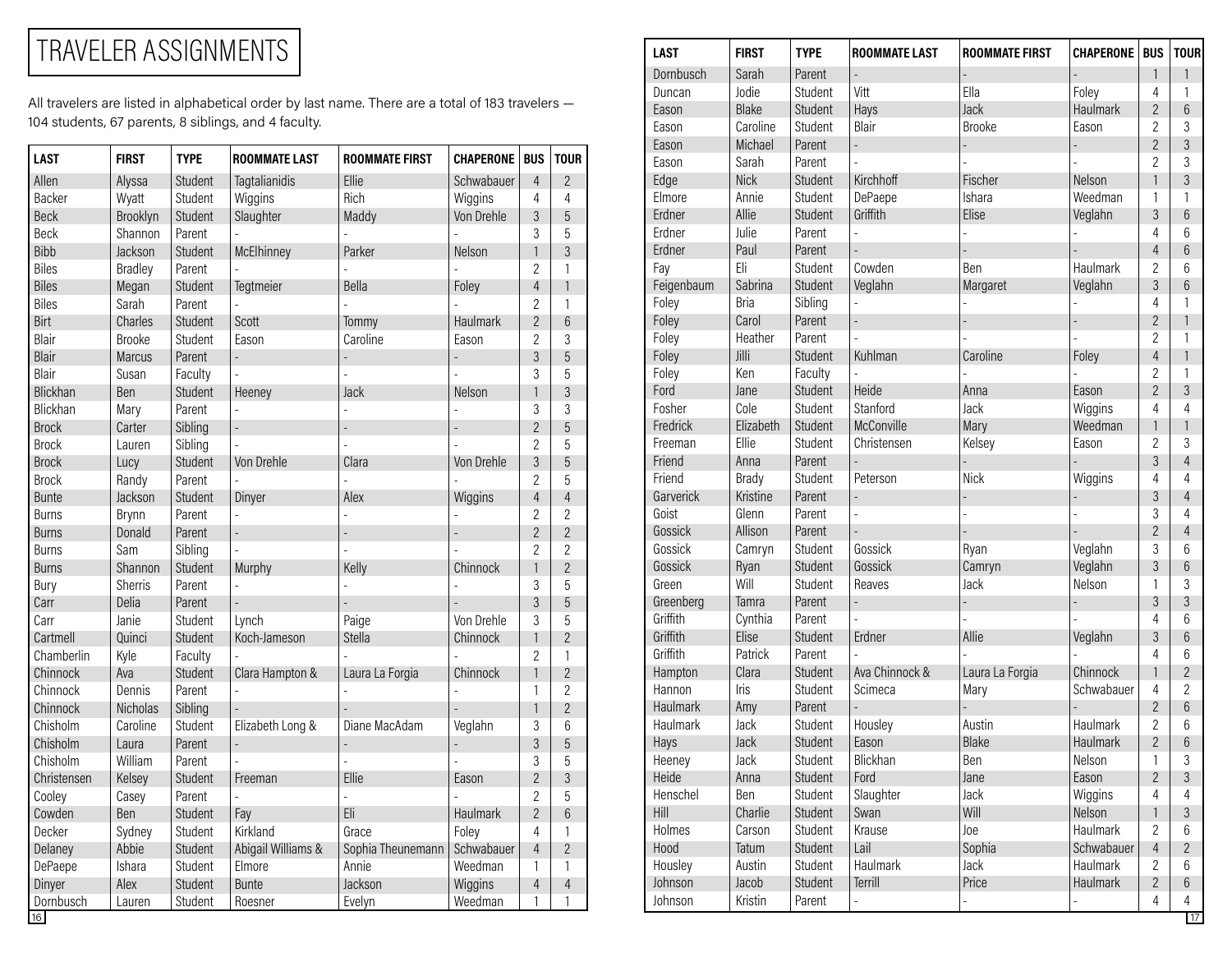## TRAVELER ASSIGNMENTS

|                 |              |             |                      |                       |                  |                |                | <b>IJICOVEI</b> | ոսեն           | oluutiil | <b>AAQLIIGI</b>    | παισγ             | <b>JULIWADAUTI</b> |                |                 |
|-----------------|--------------|-------------|----------------------|-----------------------|------------------|----------------|----------------|-----------------|----------------|----------|--------------------|-------------------|--------------------|----------------|-----------------|
| <b>LAST</b>     | <b>FIRST</b> | <b>TYPE</b> | <b>ROOMMATE LAST</b> | <b>ROOMMATE FIRST</b> | <b>CHAPERONE</b> | <b>BUS</b>     | <b>TOUR</b>    | Riecker         | Sydney         | Student  | Sandstrom          | Elizabeth         | Weedman            |                |                 |
| Kaufman         | Kennedy      | Student     | Sheets               | Maisie                | Eason            | $\overline{c}$ | $\mathfrak{Z}$ | Roesner         | Evelyn         | Student  | Dornbusch          | Lauren            | Weedman            |                |                 |
| Kenney          | Reilly       | Student     | Morgan               | Henry                 | Von Drehle       | $\mathfrak{Z}$ | 5              | Sandstrom       | Elizabeth      | Student  | Riecker            | Sydney            | Weedman            |                |                 |
| Kinney          | John         | Parent      |                      |                       |                  |                | $\overline{4}$ | Schwabauer      | Gracie         | Student  | Worthington        | Colette           | Schwabauer         | $\overline{4}$ | $\overline{2}$  |
| Kinney          | Laura        | Parent      |                      |                       |                  |                | $\overline{4}$ | Schwabauer      | Krystal        | Parent   |                    |                   |                    |                | $\overline{2}$  |
| Kirchhoff       | Fischer      | Student     | Edge                 | <b>Nick</b>           | Nelson           |                | $\mathfrak{Z}$ | Scimeca         | Mary           | Student  | Hannon             | Iris              | Schwabauer         | 4              | $\overline{2}$  |
| Kirkland        | Grace        | Student     | Decker               | Sydney                | Foley            | $\overline{4}$ |                | Scott           | Tommy          | Student  | Birt               | Charles           | Haulmark           | $\overline{2}$ | $6\phantom{1}6$ |
| Koch-Jameson    | Connor       | Sibling     |                      |                       |                  |                | $\overline{2}$ | Sheets          | Maisie         | Student  | Kaufman            | Kennedy           | Eason              | 2              | 3               |
| Koch-Jameson    | Kellee       | Parent      |                      |                       |                  | $\overline{1}$ | $\overline{2}$ | Slaughter       | <b>Bradley</b> | Parent   |                    |                   |                    | $\overline{2}$ | $\overline{4}$  |
| Koch-Jameson    | Stella       | Student     | Cartmell             | Quinci                | Chinnock         |                | $\overline{2}$ | Slaughter       | Jack           | Student  | Henschel           | Ben               | Wiggins            | 4              | $\overline{4}$  |
| Krause          | Joe          | Student     | Holmes               | Carson                | Haulmark         | $\overline{c}$ | 6              | Slaughter       | Leslie         | Parent   |                    |                   |                    | $\overline{2}$ | $\overline{4}$  |
| Krause          | Stephanie    | Parent      |                      |                       |                  | $\overline{c}$ | $\overline{4}$ | Slaughter       | Maddy          | Student  | Beck               | Brooklyn          | Von Drehle         | 3              | 5               |
| Kuhlman         | Caroline     | Student     | Foley                | Jilli                 | Foley            | $\overline{4}$ |                | Stanford        | Jack           | Student  | Fosher             | Cole              | Wiggins            |                | $\overline{4}$  |
| Kuhlman         | Cynthia      | Parent      |                      |                       |                  | $\mathfrak{Z}$ | $\overline{1}$ | Stanford        | John           | Parent   |                    |                   |                    | 3              | 4               |
| La Forgia       | Laura        | Student     | Ava Chinnock &       | Clara Hampton         | Chinnock         |                | $\overline{2}$ | Stanford        | Kimberly       | Parent   |                    |                   |                    | $\mathfrak{Z}$ | $\overline{4}$  |
| Lail            | Sophia       | Student     | Hood                 | Tatum                 | Schwabauer       | $\overline{4}$ | $\overline{2}$ | Stump           | Macie          | Student  | Perkins Rock       | Claire            | Weedman            |                |                 |
| Long            | Elizabeth    | Student     | Caroline Chisholm &  | Diane MacAdam         | Veglahn          | $\mathfrak{Z}$ | 6              | Swan            | Will           | Student  | Hill               | Charlie           | Nelson             |                | $\mathfrak{Z}$  |
| Long            | Jean         | Parent      |                      |                       |                  | $\mathfrak{Z}$ | $\overline{5}$ | Tagtalianidis   | Deborah        | Parent   |                    |                   |                    |                | $\overline{2}$  |
| Long            | Paul         | Parent      |                      |                       |                  | 3              | 5              | Tagtalianidis   | Ellie          | Student  | Allen              | Alyssa            | Schwabauer         |                | $\overline{2}$  |
| Lowry           | Amanda       | Parent      |                      |                       |                  | $\mathfrak{Z}$ |                | Tegtmeier       | Bella          | Student  | Biles              | Megan             | Foley              | 4              |                 |
| Lowry           | Will         | Student     | Zanone               | Dom                   | Wiggins          | $\overline{4}$ | 4              | Terrill         | Price          | Student  | Johnson            | Jacob             | Haulmark           |                | $6\phantom{1}6$ |
| Lynch           | Gregory      | Parent      |                      |                       |                  | $\mathfrak{Z}$ | $\overline{5}$ | Thayer          | Judith         | Parent   |                    |                   |                    | 3              | 5               |
| Lynch           | Paige        | Student     | Carr                 | Janie                 | Von Drehle       | $\sqrt{3}$     | 5              | Thuenemann      | Charlotte      | Parent   |                    |                   |                    | $\mathfrak{Z}$ | $\overline{5}$  |
| Lynch           | Tiffany      | Parent      |                      |                       |                  | $\mathfrak{Z}$ | $\overline{5}$ | Theunemann      | Sophia         | Student  | Abigail Williams & | Abbie Delaney     | Von Drehle         | 3              | 5               |
| MacAdam         | Diane        | Student     | Caroline Chisholm &  | Elizabeth Long        | Veglahn          | 3              | 6              | Veglahn         | Lisa           | Parent   |                    |                   |                    | 3              | $6\phantom{1}6$ |
| MacAdam         | Lori         | Parent      |                      |                       |                  | $\overline{4}$ | $\,6\,$        | Veglahn         | Margaret       | Student  | Feigenbaum         | Sabrina           | Veglahn            | 3              | 6               |
| MacAdam         | Michael      | Parent      |                      |                       |                  | $\overline{4}$ | $6\,$          | Vitt            | Ella           | Student  | Duncan             | Jodie             | Foley              |                |                 |
| McConville      | Mary         | Student     | Fredrick             | Elizabeth             | Weedman          |                |                | Von Drehle      | Clara          | Student  | <b>Brock</b>       | Lucy              | Von Drehle         | 3              | 5               |
| McElhinney      | Parker       | Student     | Bibb                 | Jackson               | Nelson           |                | 3              | Von Drehle      | David          | Parent   |                    |                   |                    | 3              | 5               |
| <b>McKinney</b> | John         | Faculty     |                      |                       |                  |                | $\overline{4}$ | Waters          | Allison        | Parent   |                    |                   |                    |                | 3               |
| McKinney        | Shazon       | Parent      |                      |                       |                  |                | $\overline{4}$ | Waters          | Jack           | Student  |                    |                   | Nelson             |                | $\mathfrak{Z}$  |
| <b>McKinney</b> | Stella       | Student     | Packer               | Lindsey               | Foley            | $\overline{4}$ |                | Waters          | James          | Parent   |                    |                   |                    |                | 3               |
| Miller          | Tess         | Student     | Weedman              | Elizabeth             | Chinnock         | $\overline{1}$ | $\overline{2}$ | Weedman         | Elizabeth      | Student  | Miller             | Tess              | Chinnock           |                | $\overline{2}$  |
| Morgan          | Henry        | Student     | Kenney               | Reilly                | Von Drehle       | $\mathfrak{Z}$ | $\sqrt{5}$     | Weedman         | Sheri          | Parent   |                    |                   |                    |                |                 |
| Murphy          | Kelly        | Student     | Burns                | Shannon               | Chinnock         |                | $\overline{2}$ | Wiggins         | Kristyn        | Parent   |                    |                   |                    |                | $\overline{4}$  |
| Nelson          | Christine    | Parent      |                      |                       |                  |                | $\mathfrak{Z}$ | Wiggins         | Rich           | Student  | Backer             | Wyatt             | Wiggins            | 4              | $\overline{4}$  |
| Nelson          | Lorry        | Parent      |                      |                       |                  |                | 3              | Williams        | Abigail        | Student  | Abbie Delaney &    | Sophia Theunemann | Von Drehle         | 3              | $\overline{5}$  |
| Packer          | Lindsey      | Student     | McKinney             | Stella                | Foley            | $\overline{4}$ |                | Williams        | Janet          | Parent   |                    |                   |                    |                | 5               |
| Perkins Rock    | Claire       | Student     | Stump                | Macie                 | Weedman          |                |                | Williams        | Lillian        | Sibling  |                    |                   |                    |                | $\overline{5}$  |
| Peterson        | <b>Nick</b>  | Student     | Friend               | <b>Brady</b>          | Wiggins          | $\overline{4}$ | $\overline{4}$ | Wohler          | Angela         | Parent   |                    |                   |                    | 4              | $\overline{2}$  |
| Poague          | Deidre       | Student     | Proctor              | Alexis                | Eason            | 2              | 3              | Wohler          | Gregory        | Parent   |                    |                   |                    | $\overline{4}$ | $\overline{2}$  |
| Poague          | Hailey       | Sibling     |                      |                       |                  | $\overline{c}$ | $\mathfrak{Z}$ | Wohler          | Haley          | Student  | Riecker            | Riley             | Schwabauer         | 4              | $\overline{2}$  |
| Poague          | Larry        | Parent      |                      |                       |                  | $\overline{c}$ | 3              | Worthington     | Colette        | Student  | Schwabauer         | Gracie            | Veglahn            | 3              | $6\phantom{1}6$ |
| Poague          | Sheryl       | Parent      |                      |                       |                  | $\overline{c}$ | $\sqrt{3}$     | Zanone          | Dom            | Student  | Lowry              | Will              | Wiggins            | 4              | 4               |
| Proctor         | Alexis       | Student     | Poague               | Deidre                | Eason            | $\overline{2}$ | 3              | Zanone          | Julie          | Parent   |                    | ÷,                |                    |                | $\overline{4}$  |
| Reaves          | Jack         | Student     | Green                | Will                  | Nelson           |                | $\mathfrak{Z}$ | Zanone          | Stephen        | Parent   |                    |                   |                    | $\overline{1}$ | 4               |
| 18              |              |             |                      |                       |                  |                |                |                 |                |          |                    |                   |                    |                | 19              |

| <b>LAST</b>   | <b>FIRST</b>   | <b>TYPE</b> | <b>ROOMMATE LAST</b>     | <b>ROOMMATE FIRST</b>          | <b>CHAPERONE   BUS</b>   |                | <b>TOUR</b>     |
|---------------|----------------|-------------|--------------------------|--------------------------------|--------------------------|----------------|-----------------|
| Riecker       | Melissa        | Parent      |                          |                                |                          | 3              | 1               |
| Riecker       | Riley          | Student     | Wohler                   | Haley                          | Schwabauer               | 4              | $\overline{2}$  |
| Riecker       | Sydney         | Student     | Sandstrom                | Elizabeth                      | Weedman                  | $\mathbf{1}$   | 1               |
| Roesner       | Evelyn         | Student     | Dornbusch                | Lauren                         | Weedman                  | 1              | $\mathbf{1}$    |
| Sandstrom     | Elizabeth      | Student     | Riecker                  | Sydney                         | Weedman                  | $\mathbf{1}$   | 1               |
| Schwabauer    | Gracie         | Student     | Worthington              | Colette                        | Schwabauer               | 4              | $\overline{2}$  |
| Schwabauer    | Krystal        | Parent      |                          | $\overline{\phantom{m}}$       |                          | $\overline{4}$ | $\overline{2}$  |
| Scimeca       | Mary           | Student     | Hannon                   | Iris                           | Schwabauer               | 4              | $\overline{2}$  |
| Scott         | Tommy          | Student     | Birt                     | Charles                        | <b>Haulmark</b>          | $\overline{2}$ | $6\phantom{a}$  |
| <b>Sheets</b> | Maisie         | Student     | Kaufman                  | Kennedy                        | Eason                    | 2              | 3               |
| Slaughter     | <b>Bradley</b> | Parent      |                          |                                | $\overline{\phantom{a}}$ | $\overline{2}$ | $\overline{4}$  |
| Slaughter     | Jack           | Student     | Henschel                 | Ben                            | Wiggins                  | 4              | 4               |
| Slaughter     | Leslie         | Parent      |                          |                                |                          | $\overline{2}$ | $\overline{4}$  |
| Slaughter     | Maddy          | Student     | Beck                     | Brooklyn                       | Von Drehle               | 3              | 5               |
| Stanford      | Jack           | Student     | Fosher                   | Cole                           | Wiggins                  | $\overline{4}$ | $\overline{4}$  |
| Stanford      | John           | Parent      |                          | $\overline{a}$                 |                          | 3              | 4               |
| Stanford      | Kimberly       | Parent      |                          |                                |                          | 3              | $\overline{4}$  |
| Stump         | Macie          | Student     | Perkins Rock             | Claire                         | Weedman                  | 1              | $\mathbf{1}$    |
| Swan          | Will           | Student     | Hill                     | Charlie                        | Nelson                   | $\mathbf{1}$   | 3               |
| Tagtalianidis | Deborah        | Parent      |                          |                                |                          | 1              | $\overline{2}$  |
| Tagtalianidis | Ellie          | Student     | Allen                    | Alyssa                         | Schwabauer               | $\overline{4}$ | $\overline{2}$  |
| Tegtmeier     | Bella          | Student     | <b>Biles</b>             | Megan                          | Foley                    | 4              | 1               |
| Terrill       | Price          | Student     | Johnson                  | Jacob                          | Haulmark                 | $\overline{2}$ | 6               |
| Thayer        | Judith         | Parent      |                          |                                |                          | 3              | 5               |
| Thuenemann    | Charlotte      | Parent      |                          |                                |                          | 3              | 5               |
| Theunemann    | Sophia         | Student     | Abigail Williams &       | Abbie Delaney                  | Von Drehle               | 3              | $\overline{5}$  |
| Veglahn       | Lisa           | Parent      |                          |                                |                          | 3              | 6               |
| Veglahn       | Margaret       | Student     | Feigenbaum               | Sabrina                        | Veglahn                  | 3              | $6\overline{6}$ |
| Vitt          | Ella           | Student     | Duncan                   | Jodie                          | Foley                    | $\overline{4}$ | $\mathbf{1}$    |
| Von Drehle    | Clara          | Student     | <b>Brock</b>             | Lucy                           | Von Drehle               | 3              | 5               |
| Von Drehle    | David          | Parent      | $\overline{a}$           | $\overline{a}$                 | $\overline{a}$           | 3              | 5               |
| Waters        | Allison        | Parent      | $\overline{a}$           | $\overline{a}$                 | $\overline{a}$           | 1              | 3               |
| Waters        | <b>Jack</b>    | Student     | $\overline{a}$           | ÷,                             | Nelson                   | $\mathbf{1}$   | 3               |
| Waters        | James          | Parent      | $\overline{a}$           | $\overline{a}$                 |                          | 1              | 3               |
| Weedman       | Elizabeth      | Student     | Miller                   | Tess                           | Chinnock                 | $\mathbf{1}$   | $\overline{2}$  |
| Weedman       | Sheri          | Parent      | $\overline{a}$           | $\overline{a}$                 |                          | 1              | 1               |
| Wiggins       | Kristyn        | Parent      |                          |                                |                          | $\overline{4}$ | $\overline{4}$  |
| Wiggins       | Rich           | Student     | Backer                   | Wyatt                          | Wiggins                  | 4              | 4               |
| Williams      | Abigail        | Student     | Abbie Delaney &          | Sophia Theunemann   Von Drehle |                          | 3              | 5               |
| Williams      | Janet          | Parent      | $\overline{a}$           |                                |                          | 4              | 5               |
| Williams      | Lillian        | Sibling     | $\overline{\phantom{a}}$ | ÷,                             | $\overline{a}$           | $\overline{4}$ | 5               |
| Wohler        | Angela         | Parent      | $\overline{a}$           | $\frac{1}{2}$                  |                          | 4              | $\overline{c}$  |
| Wohler        | Gregory        | Parent      |                          |                                |                          | $\overline{4}$ | $\overline{2}$  |
| Wohler        | Haley          | Student     | Riecker                  | Riley                          | Schwabauer               | 4              | $\overline{2}$  |
| Worthington   | Colette        | Student     | Schwabauer               | Gracie                         | Veglahn                  | $\mathfrak{Z}$ | $6\,$           |
| Zanone        | Dom            | Student     | Lowry                    | Will                           | Wiggins                  | 4              | 4               |
| Zanone        | Julie          | Parent      | ÷,                       | $\overline{a}$                 | $\overline{\phantom{0}}$ | 1              | $\overline{4}$  |
| Zanone        | Stephen        | Parent      | $\overline{a}$           | $\frac{1}{2}$                  | $\overline{a}$           | 1              | 4               |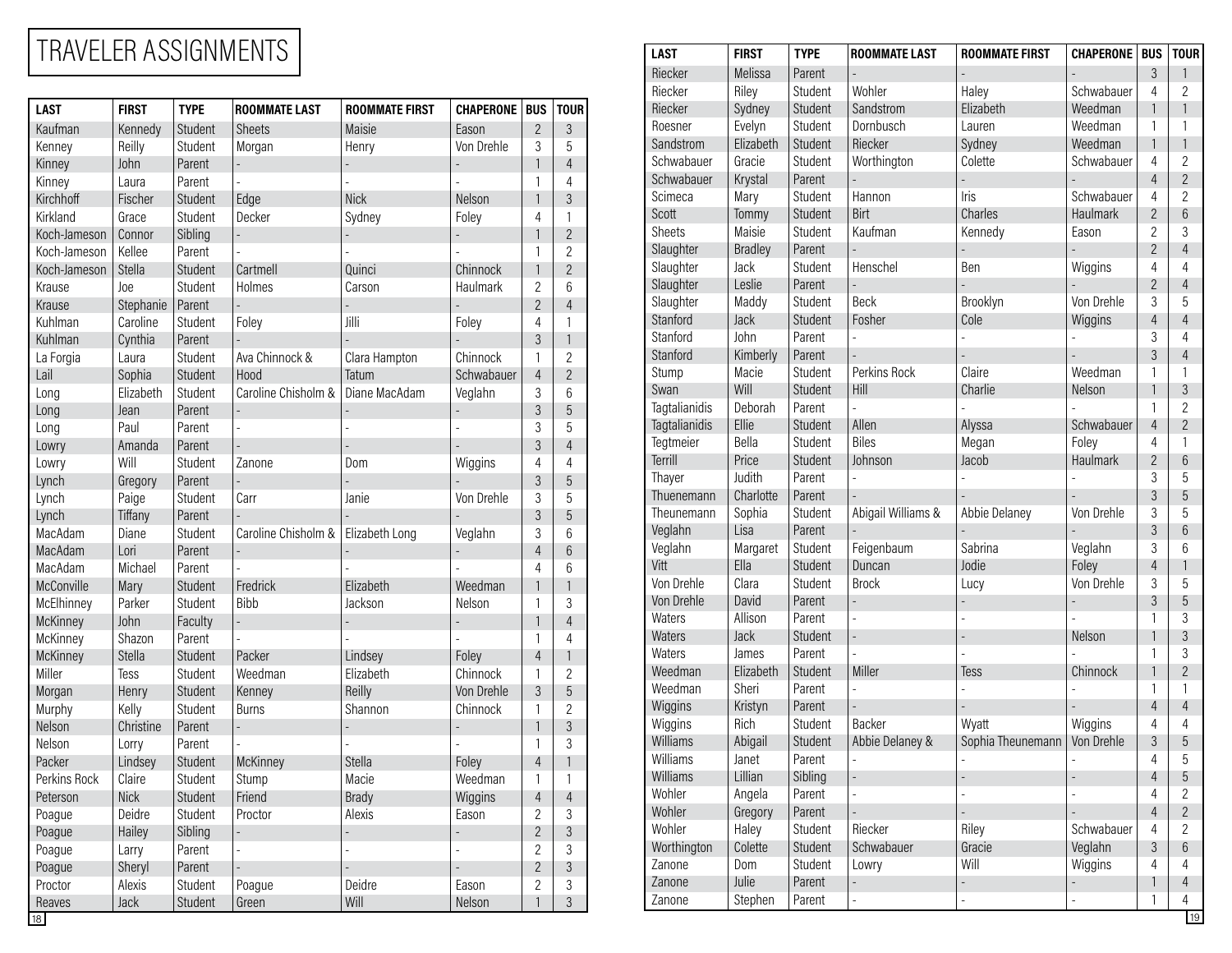

Please arrive at the airport terminal by the time assigned to your Flight Group. The SME airport coordinator will check all students for their required items, including passport and full choir dress items.

 $\mathcal{L}_\mathcal{L} = \mathcal{L}_\mathcal{L} = \mathcal{L}_\mathcal{L} = \mathcal{L}_\mathcal{L} = \mathcal{L}_\mathcal{L} = \mathcal{L}_\mathcal{L} = \mathcal{L}_\mathcal{L} = \mathcal{L}_\mathcal{L} = \mathcal{L}_\mathcal{L} = \mathcal{L}_\mathcal{L} = \mathcal{L}_\mathcal{L} = \mathcal{L}_\mathcal{L} = \mathcal{L}_\mathcal{L} = \mathcal{L}_\mathcal{L} = \mathcal{L}_\mathcal{L} = \mathcal{L}_\mathcal{L} = \mathcal{L}_\mathcal{L}$  $\mathcal{L}_\mathcal{L} = \mathcal{L}_\mathcal{L} = \mathcal{L}_\mathcal{L} = \mathcal{L}_\mathcal{L} = \mathcal{L}_\mathcal{L} = \mathcal{L}_\mathcal{L} = \mathcal{L}_\mathcal{L} = \mathcal{L}_\mathcal{L} = \mathcal{L}_\mathcal{L} = \mathcal{L}_\mathcal{L} = \mathcal{L}_\mathcal{L} = \mathcal{L}_\mathcal{L} = \mathcal{L}_\mathcal{L} = \mathcal{L}_\mathcal{L} = \mathcal{L}_\mathcal{L} = \mathcal{L}_\mathcal{L} = \mathcal{L}_\mathcal{L}$ 

My flights \_\_\_\_\_\_\_\_\_\_\_\_\_\_\_\_\_\_\_\_\_\_\_\_\_\_\_\_\_\_\_\_\_\_\_\_\_\_\_\_\_\_\_\_\_\_\_\_\_\_\_\_\_\_\_\_\_\_\_\_\_\_\_\_\_\_\_\_\_\_\_

 $\overline{DAY}$  / FRIDAY, MARCH 13 - Budapest

Arrive in Budapest

Tour guides will meet us at the airport and remain with us until our final airport departure.

We will have the use of a private coach and driver while touring. The guides for the duration of our trip are: Monika Jandova, Jan Drahota, Michal Hartl, and Eva Jelinkova.

#### Budapest

Welcome to Budapest, a modern cultural center and the capital of Hungary. Consisting of two parts, Buda and Pest, that are divided by the beautiful Danube River.

#### Lunch on own

| 4:00 pm CET | Check in at Hotel Mercure Buda                   |
|-------------|--------------------------------------------------|
|             | This will be our base for the next three nights. |



 $\overline{DAY}$  3 | SATURDAY, MARCH 14  $-$  Budapest

Breakfast at hotel

| 9:00 am CET  | Depart hotel<br>Have your concert attire with you when we leave this morning.                                                                                                                                                                       |
|--------------|-----------------------------------------------------------------------------------------------------------------------------------------------------------------------------------------------------------------------------------------------------|
|              | Enjoy a walking tour through Old Town with local guides (groups of 30).                                                                                                                                                                             |
|              | Highlights include the State Archives, Lord's Street, Mihaly Tancsics Street,<br>and Holy Trinity Square. We will also visit the Budapest Hilton which<br>incorporates ruins and artifacts from a 13th Century structure upon which<br>it is built. |
| 11:45 am CET | Rehearsal at St. Stephen's Basilica<br>We have rehearsal time but the basilica will still be open to the public.                                                                                                                                    |
| 1:00 pm CET  | Lunch on own                                                                                                                                                                                                                                        |
| 3:00-3:30 pm | Performance at St. Stephen's Basilica<br>Arrive and prepare for performance                                                                                                                                                                         |
| 3:30-4:30 pm | Performance                                                                                                                                                                                                                                         |
| 7:00 pm CET  | Dinner at Marble Bride (Marvanymenyasszony)<br>We will walk to the restaurant from our hotel (appr. 6 minute walk)                                                                                                                                  |

| Lunch on own    |                                                                                                                                                                                                                                                                                                                             | Travel notes: |    |
|-----------------|-----------------------------------------------------------------------------------------------------------------------------------------------------------------------------------------------------------------------------------------------------------------------------------------------------------------------------|---------------|----|
| 1:00 pm CET     | Check in at Hotel Mercure Buda<br>This will be our base for the next three nights.                                                                                                                                                                                                                                          |               |    |
| $6:00$ pm CET   | Dinner Cruise. Tour of Danube<br>Take a boat tour of the Danube, a relaxing and scenic introduction to<br>Budapest. Highlights of the trip will include Elizabeth Bridge, Chain Bridge,<br>St. Anne's Church, St. Elizabeth's Church, the Centenary Monument,<br>Margaret Bridge, and the spectacular Houses of Parliament. |               |    |
| Travel notes:   |                                                                                                                                                                                                                                                                                                                             |               |    |
| $\overline{20}$ |                                                                                                                                                                                                                                                                                                                             |               | 21 |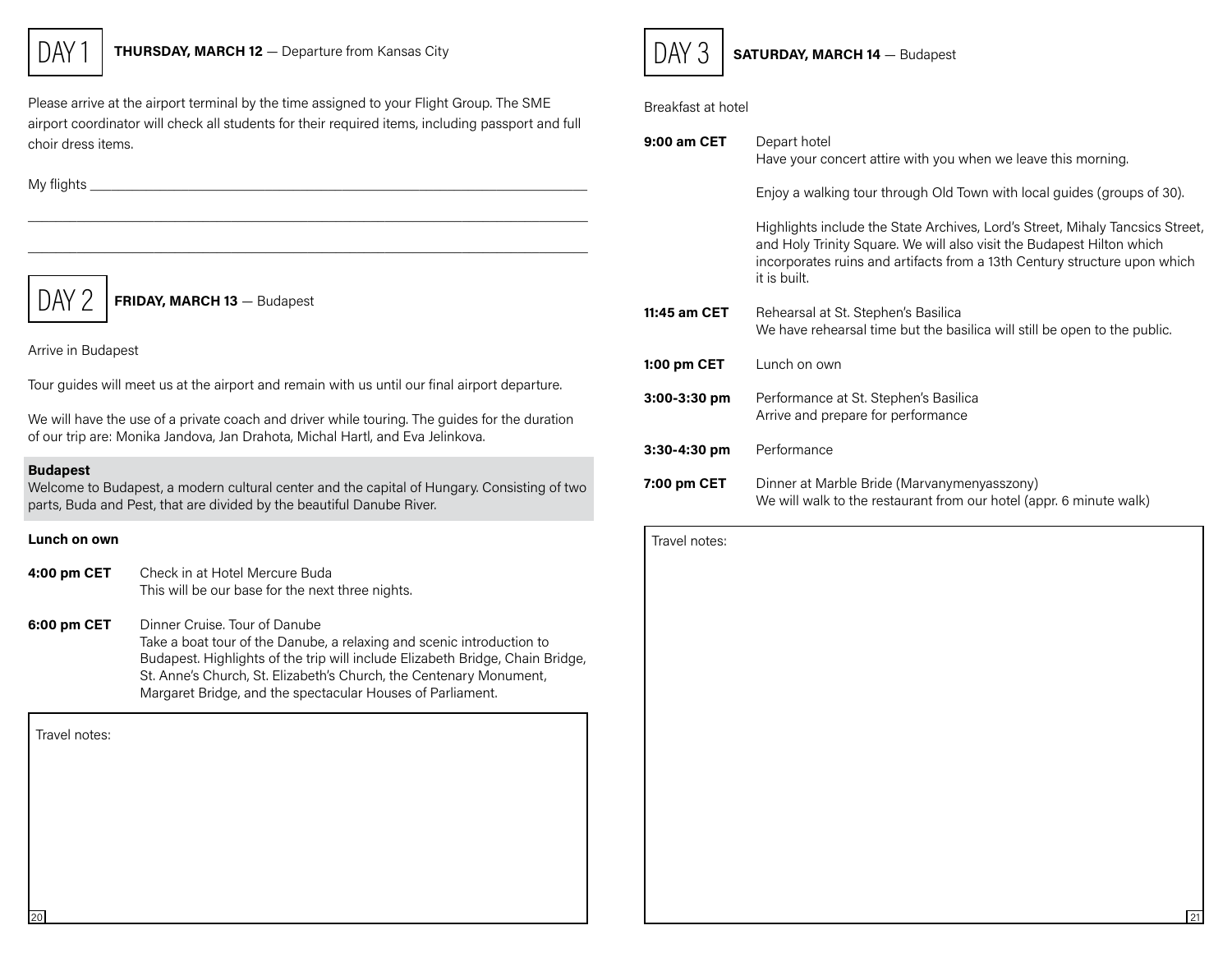$\overline{DAY}$  4 | SUNDAY, MARCH 15 - Budapest

#### National Holiday

Today is a national holiday, Hungarian Revolution Day. It is also known as Revolution and Independence Day. This day marks the anniversary of the start of the 1848 Revolution against the Austrian Empire, and it is similar to the Fourth of July in the US.

Breakfast at hotel

9:00 am CET Depart hotel for Danube Bend region Approximate drive time 1.5 hours **Szentendre** – Explore the city of Szentendre, an artist village with cobblestone streets, colorful houses, and baroque architecture. Visegrad – Continue to the town of Visegrad, the location of the king's early renaissance summer palace. Lunch on own

**Esztergom** - Visit Esztergom, nicknamed Hungarian Rome.

- 4:00 pm CET Impromptu Performance Today we will have the opportunity for an impromptu performance at Esztergom Cathedral. We will sing two pieces.
- 4:30 pm CET Depart for dinner in Budapest Approximate drive time 1.5 hours
- 6:00 pm CET Dinner at Szeker Csarda Enjoy dinner and live gypsy music this evening as a farewell to Budapest.

 $22$ Travel notes:



 $DAY 5$  MONDAY, MARCH 16 - Bratislava

#### Breakfast at hotel

| 8:00 am CET  | Check out of hotel. Load bags on coaches.                                                          |
|--------------|----------------------------------------------------------------------------------------------------|
| 8:30 am CET  | Depart Budapest for Bratislava<br>Approximate drive time 3 hours                                   |
| 11:30 am CET | Guided walking tour of Bratislava<br>Enjoy a 2 hour walking tour with local guides (groups of 30). |

#### Bratislava

Bratislava is the capital of Slovakia, and between 1541-1784, was the capital of Hungary. Bratislava was named Pressburg under the Austro-Hungarian Empire when it was the capital of Hungary in all but name. The historic center is characterized by its many baroque palaces.

#### Lunch on own

| 3:00 pm CET | Check in at Doubletree by Hilton Bratislava<br>This will be our base for the next two nights. |
|-------------|-----------------------------------------------------------------------------------------------|
| 4:30 pm CET | Performance at Slovak Radio Hall, Studio 2<br>Depart hotel for venue                          |
| 5:00 pm CET | Rehearsal                                                                                     |
| 7:00 pm CET | Performance                                                                                   |
| 9:00 pm CET | Dinner at Centralna Klubovna                                                                  |

Travel notes: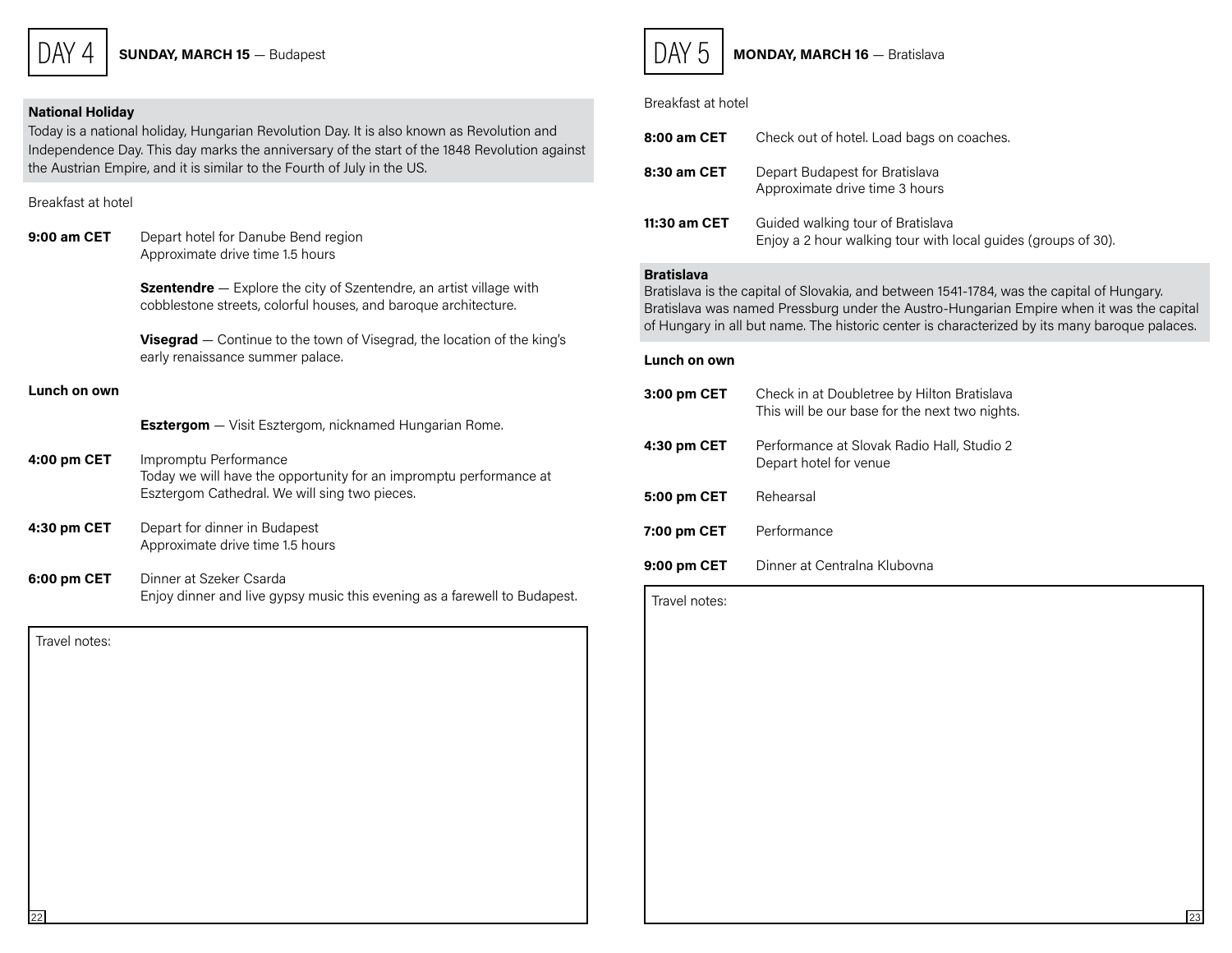### $DAY 6$  TUESDAY, MARCH 17 - Bratislava

#### Breakfast at hotel

| 8:30 am CET   | Depart for Melk Abbey and Vienna<br>Approximate drive time 3 hours to Melk Abbey                                                                                                                                                                                                                                                                                                      |
|---------------|---------------------------------------------------------------------------------------------------------------------------------------------------------------------------------------------------------------------------------------------------------------------------------------------------------------------------------------------------------------------------------------|
| 11:30 am CET  | Melk Abbey<br>55 minute guided tour (groups of 45)                                                                                                                                                                                                                                                                                                                                    |
|               | Melk Abbey is one of the finest baroque buildings in the world. Our tour<br>of the Abbey will include: the Marble Hall, which contains pilasters coated<br>in red plaster, and a richly painted allegorical picture on the ceiling; the<br>library with some 80,000 original volumes; and the Kaisergang (Emperor's<br>Gallery) which is decorated with portraits of Austrian rulers. |
|               | We may have the opportunity for an impromptu performance at the Abbey.<br>Subject to final approval on day of visit.                                                                                                                                                                                                                                                                  |
| Lunch         | Due to our location and in the interest of time, boxed lunches will be<br>provided by hotel.                                                                                                                                                                                                                                                                                          |
| 2:00 pm CET   | Depart for Vienna<br>Approximate drive time 2 hours                                                                                                                                                                                                                                                                                                                                   |
| <b>Vienna</b> | For 600 years, Vienna was the glittering capital of the Habsburg Empire. Today, it is the<br>capital of Austria. Vienna has an incomparable musical heritage, having been the home of<br>Mozart, Beethoven, Schubert, Haydn, Brahms, and Johann Strauss.                                                                                                                              |
| 4:00 pm CET   | Guided tour of Vienna<br>Two hour walking tour with local guides (groups of 30)                                                                                                                                                                                                                                                                                                       |
|               | Guided city tour of Vienna including: Ring Avenue, the Hofburg Palace, the<br>Opera House, St. Stephen's Cathedral, Mozart's "Figaro House", City Hall,<br>Central Cemetery and the beauty of Vienna's Inner City.                                                                                                                                                                    |
| 6:00 pm CET   | Dinner at Rathauskeller                                                                                                                                                                                                                                                                                                                                                               |
| 8:30 pm CET   | Depart for Bratislava<br>Approximate drive time 1.5 hours                                                                                                                                                                                                                                                                                                                             |
| Travel notes: |                                                                                                                                                                                                                                                                                                                                                                                       |
|               |                                                                                                                                                                                                                                                                                                                                                                                       |
|               |                                                                                                                                                                                                                                                                                                                                                                                       |



### $\overline{DAY}$  / WEDNESDAY, MARCH 18 - Prague

### Breakfast at hotel

| 7:30 am CET                                                                                                                                                                                                                   | Check out of hotel. Load bags on coaches.                                                                                                                                                                                                                                                                                                                             |  |
|-------------------------------------------------------------------------------------------------------------------------------------------------------------------------------------------------------------------------------|-----------------------------------------------------------------------------------------------------------------------------------------------------------------------------------------------------------------------------------------------------------------------------------------------------------------------------------------------------------------------|--|
| 8:00 am CET                                                                                                                                                                                                                   | Depart Bratislava for Czesky Krumlov. Approximate drive time 4.5 hours                                                                                                                                                                                                                                                                                                |  |
|                                                                                                                                                                                                                               | Free time in Czesky Krumlov. Located in Bohemia's deep south, it is one<br>of the most picturesque towns in Europe. This UNESCO World Heritage<br>Site with a stunning castle above the Vltava River, an old town square,<br>Renaissance and Baroque architecture, and is a miniature Prague. It takes<br>just 20 minutes to walk from one side of town to the other. |  |
| Lunch on own                                                                                                                                                                                                                  |                                                                                                                                                                                                                                                                                                                                                                       |  |
| 3:00 pm CET                                                                                                                                                                                                                   | Depart Czesky Krumlov for Prague. Approximate drive time 3.5 hours.                                                                                                                                                                                                                                                                                                   |  |
| <b>Prague</b><br>Prague is the capital of Czechia. Built on seven hills astride the Vltava River. The beauty of<br>Prague is legendary. Goethe described the city as "the most precious stone in the crown of<br>this world." |                                                                                                                                                                                                                                                                                                                                                                       |  |
| 6:30 pm CET                                                                                                                                                                                                                   | Check in at Hotel Don Giovanni, Prague<br>This will be our base for the next three nights.                                                                                                                                                                                                                                                                            |  |
| 8:00 pm CET                                                                                                                                                                                                                   | Dinner at Zelivarna. We will walk from the hotel to the restaurant                                                                                                                                                                                                                                                                                                    |  |
| DAY 8                                                                                                                                                                                                                         | <b>THURSDAY, MARCH 19 - Prague</b>                                                                                                                                                                                                                                                                                                                                    |  |
|                                                                                                                                                                                                                               |                                                                                                                                                                                                                                                                                                                                                                       |  |
| Breakfast at hotel                                                                                                                                                                                                            |                                                                                                                                                                                                                                                                                                                                                                       |  |
| 10:00 am CET                                                                                                                                                                                                                  | Depart hotel<br>Have your concert attire with you when we leave this morning.                                                                                                                                                                                                                                                                                         |  |
|                                                                                                                                                                                                                               | Walking tour of Prague. Two hour guided tour (groups of 30).<br>Local guides will take us on a sightseeing tour of Old Town Prague<br>including Jewish Quarter and entrance of Old-New Synagogue.                                                                                                                                                                     |  |
| Lunch on own                                                                                                                                                                                                                  |                                                                                                                                                                                                                                                                                                                                                                       |  |
| Free time in Prague                                                                                                                                                                                                           |                                                                                                                                                                                                                                                                                                                                                                       |  |
| 5:00 pm CET                                                                                                                                                                                                                   | Performance at Czech Museum of Music<br>Rehearsal                                                                                                                                                                                                                                                                                                                     |  |

9:00 pm CET Dinner at Velka Klasterni  $\frac{24}{124}$  Walk to the restaurant from the performance venue (appr. 7 min walk)  $\frac{25}{25}$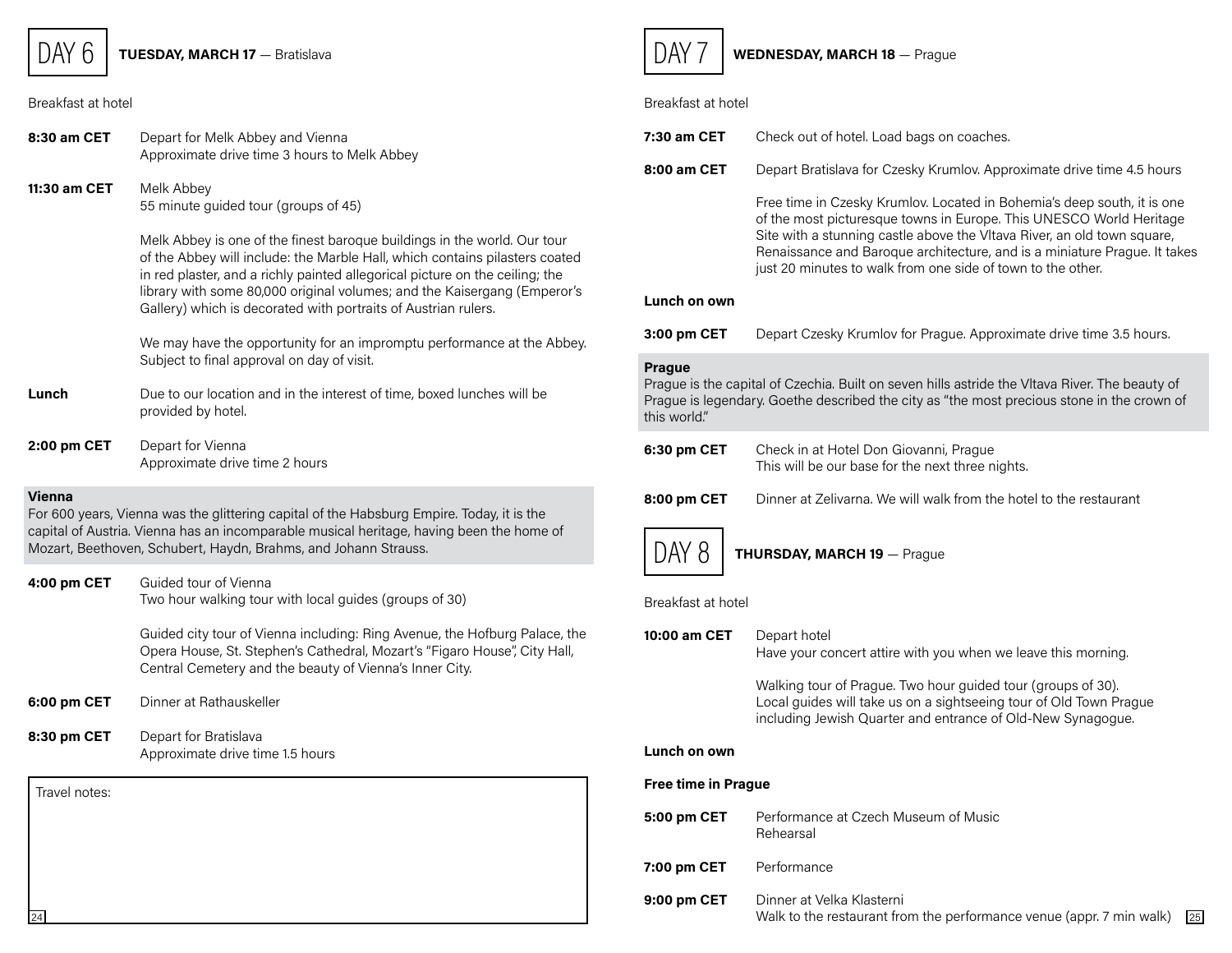$DAY$  9 FRIDAY, MARCH 20 - Prague

Breakfast at hotel

9:30 am CET Depart hotel for Terezin Approximate drive time 1.5 hours

11:00 am CET Terezin Walking tour is 75 minutes.

> Terezin was a concentration camp 30 miles south of Prague in the Czech Republic during World War II. In 1940, Nazi Germany assigned the Gestapo to turn Terezin into a Jewish ghetto and concentration camp. It primarily held Jews from Czechoslovakia, as well as Jews deported from Germany, Austria, the Netherlands, and Denmark. More than 150,000, including 15,000 children, were sent here and held for months, or even years.

> Following our tour, we have the opportunity for an impromptu performance (1-2 pieces, pre-approved)

- **Lunch** Due to lack of lunch options at Terezin, boxed lunches will be provided by the hotel.
- 2:00 pm CET Depart for Prague Approximate driving time 1.5 hours
- **3:30 pm CET** Prague Castle and Lesser Town Enjoy a guided walking tour around Prague Castle courtyards and Lesser Town.
- 6:00 pm CET Farewell dinner. Vitava River Cruise Duration of 2 hours

We will take a Vltava River Cruise, which offers a unique view of many of Prague's most magnificent and important monuments and buildings. These include Hanavsky Pavilion, Old Town Bridge and Tower, the Smetana Museum, Vltava Weir, the National Theatre, and the Church of St. Peter and St. Paul.

Travel notes: 26



 $\overline{DAY}$  10 SATURDAY, MARCH 21 - Depart for home

#### Breakfast at hotel

Check out of hotel and head to the airport at designated departure time.

My flights \_\_\_\_\_\_\_\_\_\_\_\_\_\_\_\_\_\_\_\_\_\_\_\_\_\_\_\_\_\_\_\_\_\_\_\_\_\_\_\_\_\_\_\_\_\_\_\_\_\_\_\_\_\_\_\_\_\_\_\_\_\_\_\_\_\_\_\_\_\_\_





 $\mathcal{L}_\mathcal{L} = \mathcal{L}_\mathcal{L} = \mathcal{L}_\mathcal{L} = \mathcal{L}_\mathcal{L} = \mathcal{L}_\mathcal{L} = \mathcal{L}_\mathcal{L} = \mathcal{L}_\mathcal{L} = \mathcal{L}_\mathcal{L} = \mathcal{L}_\mathcal{L} = \mathcal{L}_\mathcal{L} = \mathcal{L}_\mathcal{L} = \mathcal{L}_\mathcal{L} = \mathcal{L}_\mathcal{L} = \mathcal{L}_\mathcal{L} = \mathcal{L}_\mathcal{L} = \mathcal{L}_\mathcal{L} = \mathcal{L}_\mathcal{L}$  $\mathcal{L}_\mathcal{L} = \mathcal{L}_\mathcal{L} = \mathcal{L}_\mathcal{L} = \mathcal{L}_\mathcal{L} = \mathcal{L}_\mathcal{L} = \mathcal{L}_\mathcal{L} = \mathcal{L}_\mathcal{L} = \mathcal{L}_\mathcal{L} = \mathcal{L}_\mathcal{L} = \mathcal{L}_\mathcal{L} = \mathcal{L}_\mathcal{L} = \mathcal{L}_\mathcal{L} = \mathcal{L}_\mathcal{L} = \mathcal{L}_\mathcal{L} = \mathcal{L}_\mathcal{L} = \mathcal{L}_\mathcal{L} = \mathcal{L}_\mathcal{L}$ 

BUDAPEST BRATISLAVA VIENNA PRAGUE

Travel notes: